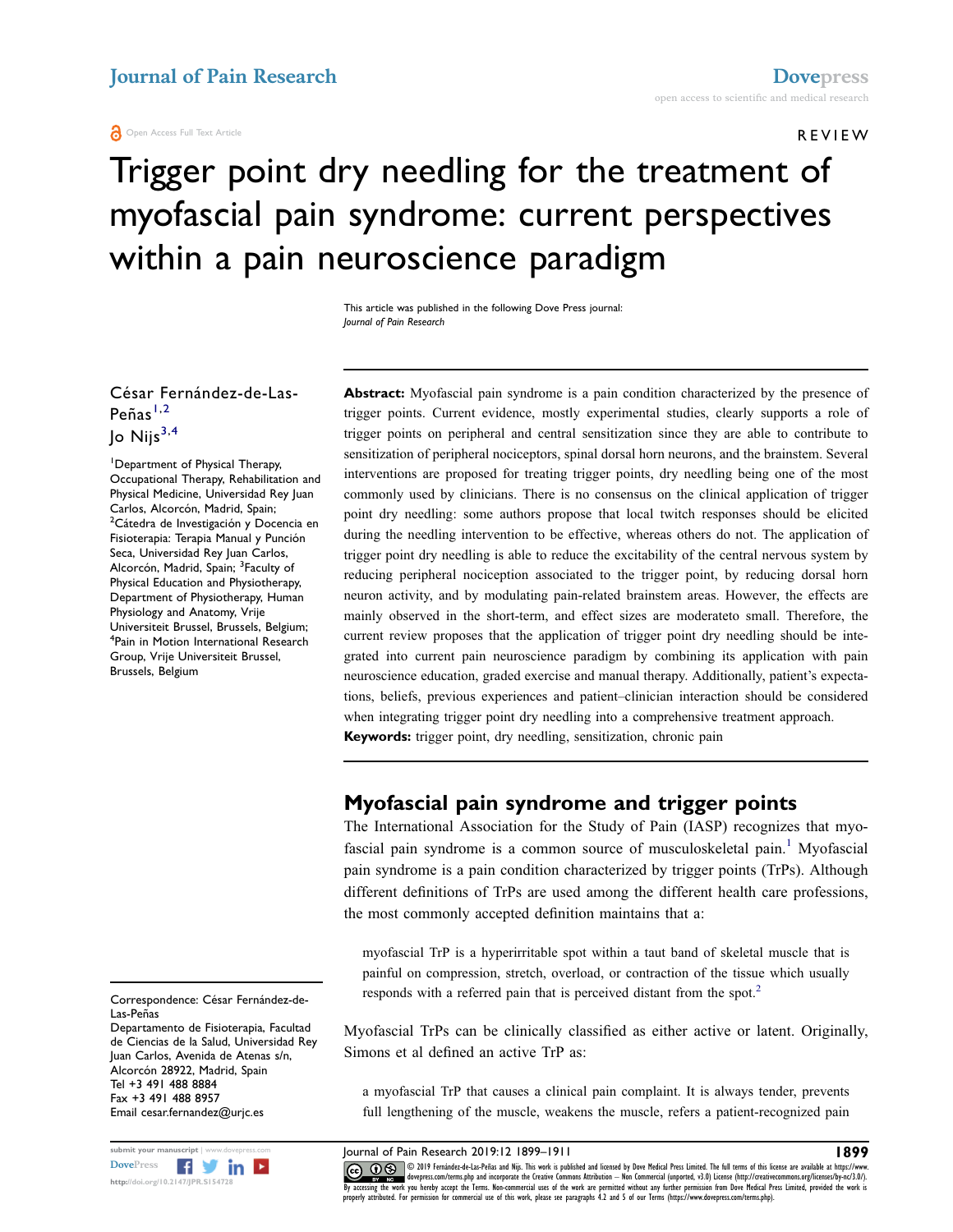on direct compression, mediates a local twitch response of muscle fibers when stimulated.<sup>[2](#page-8-1)</sup>

Similarly, a latent TrP was defined by Simons et al as "a myofascial TrP that is clinically quiescent with respect to spontaneous pain; it is painful only when palpated".<sup>[2](#page-8-1)</sup> Both active and latent TrPs induce referred pain sensations and can also provoke autonomic phenomena in their pain referral zone. A recent Delphi study has proposed the term "referred sensation" instead of referred pain since TrP-associated symptoms may include different sensory sensations, ie, deep pain, distant pain, dull ache, tingling, burning sensation, and not just pain. $3 \text{ In addition, a new}$  $3 \text{ In addition, a new}$ definition of active TrP was proposed:

<span id="page-1-0"></span>active TrPs are those TrPs that upon stimulation reproduce any symptom experienced by a patient, partially or completely, and whereby the reproduced symptom is recognized as a familiar experience by the patient.<sup>[3](#page-8-2)</sup>

<span id="page-1-4"></span><span id="page-1-3"></span><span id="page-1-2"></span><span id="page-1-1"></span>The referred sensation elicited by active TrPs has been able to reproduce the symptoms of a variety of chronic pain disorders, eg, tension-type headache,<sup>[4](#page-8-3)</sup> migraine,<sup>[5](#page-8-4)</sup> temporomandibular pain, $6 \text{ mechanical neck pain}$  $6 \text{ mechanical neck pain}$ , whiplashassociated neck pain, $8$  shoulder pain, $9$  lateral epicondylalgia<sup>[10](#page-8-9)</sup> or low back pain.<sup>[11](#page-9-0)</sup> All these studies reported that latent TrPs were also found in nonsymptomatic healthy people. In fact, the meta-analysis conducted by Chiarotto et al observed that latent TrPs were not consistently more prevalent in people with spinal pain disorders than in healthy controls.<sup>[12](#page-9-1)</sup>

<span id="page-1-8"></span><span id="page-1-7"></span><span id="page-1-6"></span><span id="page-1-5"></span>Muscle TrPs are associated with both sensory and motor symptoms. For instance, active and latent TrP areas exhibit altered chemical milieus as compared to non-TrP areas.<sup>[13,](#page-9-2)[14](#page-9-3)</sup> These local biochemical changes, including increased availability of pro-inflammatory substances such as substance P, IL-1β and tumor necrosis factor (TNF)- $\alpha$ , activate muscle nociceptors potentially contributing to peripheral mechanisms by sensitizing nociceptive nerve endings.[15](#page-9-4) Other studies have reported that TrPs also sensitize non-nociceptive large-diameter myelinated afferents nerve endings. $16,17$  $16,17$  These studies support the presence of nociceptive and non-nociceptive pain sensitivity in the TrP area and confirm that TrPs are a focus of peripheral sensitization able to sensitize spinal and supraspinal neurons. This process is highly relevant for musculoskeletal pain conditions since it has been observed that TrP spinal cord connections are more effective in inducing neuroplastic changes in the dorsal horn neurons than non-

<span id="page-1-9"></span>TrP tissues and they are connected to a greater number of nociceptive neurons.[18](#page-9-7) Finally, the study by Xie et al has recently reported that individuals with chronic myofascial pain exhibited microstructural abnormalities in those brain areas involved in the dynamic pain connectome (previously known as the "pain matrix"), eg, anterior cingulate cortex or prefrontal cortex.<sup>[19](#page-9-8)</sup>

<span id="page-1-12"></span><span id="page-1-11"></span><span id="page-1-10"></span>Importantly, and many times ignored by several clinicians, TrPs also contribute to motor impairments including altered muscle activation patterns,<sup>[20](#page-9-9)</sup> accelerated muscle fatigability,<sup>21</sup> or increased co-antagonist activation.<sup>22</sup> Therefore, there is evidence supporting that TrPs can contribute to motor and sensory impairments observed in individuals with chronic pain.

# Trigger point dry needling **Definition**

<span id="page-1-13"></span>Several needling treatments are proposed for treatment of myofascial pain syndrome. In fact, two different needling applications can be used to inactivate TrP: wet needling (injections) or dry needling.<sup>[23](#page-9-12)</sup> Wet needling refers to the injection of a substance into the TrP area through a hypodermic needle with a beveled, cutting edge; whereas dry needling refers to the insertion of a solid filiform needle into a TrP without the introduction of any substance. In addition, dry needling can be also combined with electrical current giving other modalities such as electrical dry needling or percutaneous electrolysis.

<span id="page-1-14"></span>Among needling therapies, trigger point dry needling (TrP-DN) is probably the most popular, at least in some health care professions.<sup>[24](#page-9-13)</sup> The American Physical Therapy Association (APTA) defined dry needling as a:

skilled intervention using a thin filiform needle to penetrate the skin that stimulates myofascial TrPs, musculature and connective tissue for the management of neuromuscu-loskeletal disorders.<sup>[25](#page-9-14)</sup>

<span id="page-1-15"></span>The Australian Society of Acupuncture Physiotherapists described dry needling as :

rapid, short term needling to altered or dysfunctional tissues in order to improve or restore function. This may include needling of myofascial TrPs, periosteum, and connective tissues. It may be performed with an acupuncture needle or any needle without the injection of a fluid.[26](#page-9-15)

<span id="page-1-16"></span>Since TrP-DN and injections, either anesthetics or botulinum toxin, are probably the needling therapies most commonly used for the treatment of myofascial pain whereas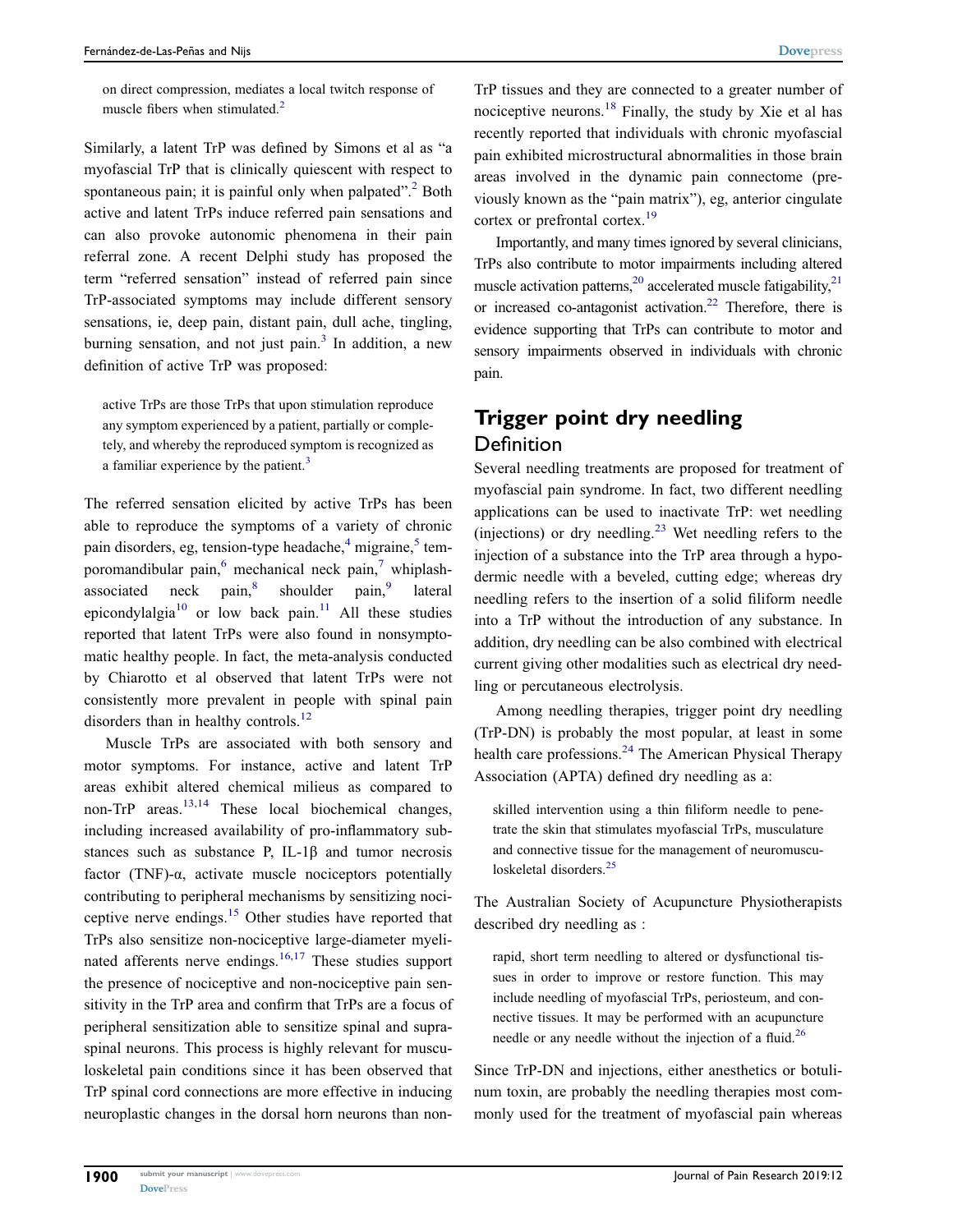[Dovepress](http://www.dovepress.com) Fernández-de-Las-Peñas and Nijs

acupuncture is also used for treating other medical conditions, the current paper discusses the rationale for clinical application of TrP-DN for myofascial pain.

# Clinical application: the local twitch response

Probably the most expanded needling approach used for the management of TrPs is the one described by Hong:<sup>[27](#page-9-16)</sup> the "fast in, fast out" method of needling of a TrP. The technique consists of inserting the needle into the TrP until a first local twitch response is obtained. A local twitch response is defined as brief and sudden contraction of a TrP taut band with needle insertion which is suggested to be a spinal cord reflex linked to the sensitivity of dysfunctional motor endplates. Once a first local twitch response is obtained, the needle is moved up and down, with no rotations, to get more local twitch responses. Hong showed that when TrP needle penetration produced local twitch responses, it was much more likely to result in subsequent pain relief than needle penetration that did not elicit local twitch responses independently of the introduction or not of any substance. This author originally proposed that local twitch responses should be obtained during the application of TrP-DN to be effective.<sup>27</sup>

<span id="page-2-1"></span><span id="page-2-0"></span>However, the number of local twitch responses needed to obtain a positive outcome has always been a topic of debate. No clinical differences in pain intensity improvement have recently been found, depending on the number of local twitch responses (one, two, three or six) elicited during the application of TrP-DN in the upper trapezius muscle in individuals with mechanical neck pain.<sup>28</sup> Similarly, Koppenhaver et al also found no differences in pain and function changes between individuals with low back pain experiencing local twitch response during dry needling of the lumbar multifidus and those not experiencing local twitch responses.<sup>29</sup> Discrepancies in the published studies lead some authors to question the need of eliciting local twitch responses during the application of needling therapies. $30$ 

<span id="page-2-3"></span><span id="page-2-2"></span>This is an interesting topic since many patients perceive the local twitch response as an uncomfortable sensation during the treatment. Therefore, prior to the application of any needle approach, the patient should be warned that needle contacting with a TrP may cause the muscle to twitch or produce a flash of distant pain. Interestingly, some clinicians propose the use of the referred pain, in addition to or instead of the local twitch response, during the application of TrP-DN. If a pain referral with or without a local twitch response is elicited during the clinical examination of a TrP

<span id="page-2-4"></span>prior to the application of needling therapies, then one or both signs can be also elicited and monitored during the needling procedure. A recent study has observed that application of TrP-DN was able to elicit in an easier manner the referred pain of a muscle, in this study the infraspinatus muscle, than manual palpation. $31$  In this situation, the clinician can confirm the pain referral of a particular muscle and the patient can connect the symptoms if the TrP in that muscle reproduces the symptom of the patient. However, no scientific evidence for this hypothesis is available.

#### Adverse events

<span id="page-2-6"></span><span id="page-2-5"></span>Clinicians must follow guidelines for safe dry needling practice, which can be consulted elsewhere. $32$ Independently of the needling therapy used for treatment, the needle should be considered as an extension of the clinician's finger; therefore, the clinician should properly identify the TrP area before inserting the tip of the needle. It is important to consider that proper application of needling therapies needs deep knowledge of human anatomy and patient's clinical status for minimizing adverse events.<sup>[33](#page-9-22),[34](#page-9-23)</sup> In fact, muscles that are deep or in close proximity to neurovascular structures may be accessed using ultrasound guidance during the needling intervention. Although the risk of adverse events is small when an experienced clin-ician applies needling therapies, eg, acupuncture<sup>[35](#page-9-24)</sup> or TrP-DN,<sup>[36](#page-9-25)</sup> for the management of myofascial pain; cases of significant adverse events including pneumothorax,  $37$  puncturing the stomach,  $38$  cardiac tamponade,  $39$  epidural hematoma,<sup>[40](#page-9-29)</sup> hemiplegia,<sup>[41](#page-9-30)</sup> or infection<sup>[42](#page-9-31)</sup> have been documented. Therefore, although needling therapies seem to be safe when properly applied, it cannot be implied that there is no risk of potentially serious complication.

# <span id="page-2-11"></span><span id="page-2-10"></span><span id="page-2-9"></span><span id="page-2-8"></span><span id="page-2-7"></span>Post-needling induced-pain or postneedling soreness

<span id="page-2-14"></span><span id="page-2-13"></span><span id="page-2-12"></span>The American Physical Therapy Association recommends to advise the patients about the presence of soreness after the application of TrP-DN, this is called, post-needling induced-pain or post-needling soreness.<sup>[43](#page-9-32)</sup> Post-needling induced-pain or soreness is probably the most common minor adverse event and it can be associated with possible reluctance to receive further needling therapy by generating patient dissatisfaction and reduction in treatment adherence.<sup>[44](#page-9-33)</sup> It is assumed that post-needling soreness is thought to be a consequence of the neuromuscular damage generated by the consecutive needling insertions into the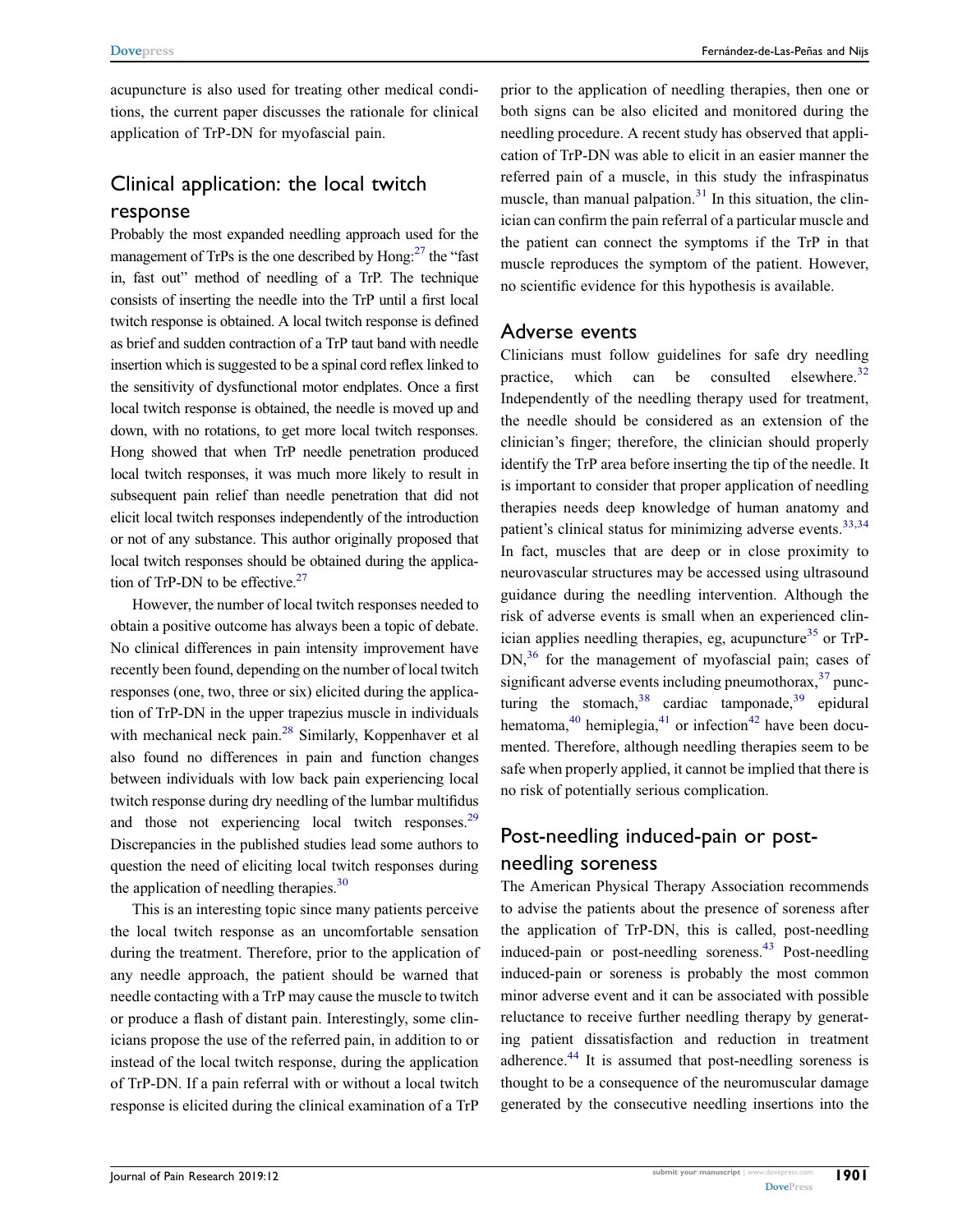muscle.[45](#page-10-0) This hypothesis has been supported by a recent study showing that muscle damage identified by magnetic resonance imaging after the application of dry needling over the gastrocnemius muscle was associated withpost-needling induced-pain.<sup>[46](#page-10-1)</sup> Other authors have associated the presence of post-needling to the number of local twitch responses elicited during the needling therapy.<sup>47</sup>

<span id="page-3-1"></span><span id="page-3-0"></span>Clinicians use several treatment modalities after the application of TrP-DN for reducing post-needling inducedpain. For instance, postural education, activity modification, self-stretch, therapeutic exercise, or neuromotor re-training following TrP-DN could be considered as an integral part of the treatment. The inclusion of active therapies after the application of passive modalities such as TrP-DN could establish the patient's conscious awareness of normal function in that muscle while reprogramming the brainstem to incorporate the newly restored full-range capability of the muscle into the patient's daily activities; although this hypothesis needs confirmation. Clinicians could use contemporary pain sciences to prevent or reduce post-needling induced-pain or soreness (ie by educating patients about pain as a way to diminish expectations of adverse events.

<span id="page-3-3"></span><span id="page-3-2"></span>Nevertheless, it is commonly seen in clinical practice that most patients usually recover from post-needling induced-pain/soreness between 48 and 72 hours after the intervention. This clinical observation has been confirmed in recent studies investigating the effects of some postneedling techniques, eg, spray and stretch,  $48$  ischemic compression, $49$  or low-load eccentric exercise.<sup>[50](#page-10-5)</sup> All these studies found that these interventions were effective for decreasing post-needling induced pain/soreness 12 hours after TrP-DN application, but at 48 and 72 hours after, all patients were recovered from post-needling induced-pain independent of the post-needling intervention.

### Effectiveness of trigger point dry needling

<span id="page-3-4"></span>It was 40 years ago when the first paper reporting the use of dry needling for the management of myofascial pain was published.<sup>[51](#page-10-6)</sup> In recentyears, there has been an increase in the number of clinical trials and systematic reviews investigating the effectiveness of TrP-DN; however, there is no consensus regarding the superiority of TrP-DN or needling injections. Two meta-analyses have demonstrated that both wet needling (lidocaine injections) and TrP-DN seem to be similarly effective for neck/shoulder myofascial pain without clear differences between both needling

<span id="page-3-6"></span><span id="page-3-5"></span>therapies.<sup>52,[53](#page-10-8)</sup> The meta-analysis by Ong and Claydon included one dry needling vs placebo study and for dry needling vs lidocaine infusion studies,<sup>[52](#page-10-7)</sup> whereas Liu et al only analyzed short- and medium-term effects.<sup>[53](#page-10-8)</sup> Therefore, we will review in the current text the most updated evidence related to TrP-DN for the management of chronic pain syndromes.

<span id="page-3-8"></span><span id="page-3-7"></span>In 2016, the Canadian Agency for Drugs and Technologies in Health has accepted the use of dry needling in the public health system,  $54$  based on the effectiveness of TrP-DN for the management of musculoskeletal pain syn-dromes in the upper<sup>[55](#page-10-10)</sup> and lower<sup>[56](#page-10-11)</sup> quadrants currently supported by different systematic reviews and meta-analysis; however, it should be recognized that most evidence refers to short (one month) or mid (3 months), but not long-term (6 months) effects and inadequate blinding procedures could lead to exaggerated effects in dry needling trials.<sup>[57](#page-10-12)</sup>

<span id="page-3-9"></span>A recent meta-analysis investigating the effects of dry needling for the management of patients with temporomandibular disorders concluded that dry needling was better than other interventions for reducing pain intensity (SMD:  $-0.74$ , 95%CI:  $-1.25$  to  $-0.22$ ) as well as better than sham therapy for increasing pressure pain thresholds (SMD:  $0.56$ ,  $0.31$  to  $0.81$ ).<sup>[58](#page-10-13)</sup> This meta-analysis included seven trials, mostly with high risk of bias, and also reported discrepancy among dry needling interventions, suggesting that current evidence is still inconclusive.<sup>[58](#page-10-13)</sup> The review conducted by France et al found poor evidence supporting any meaningful effect of dry needling for the management of tension type headache; however, there was a small number of studies (N=3), some of them did not report the presence of TrPs (acupuncture), and only one study reported on headache frequency or intensity.<sup>59</sup>

<span id="page-3-10"></span>The meta-analysis conducted by Hall et al investigated the effectiveness of dry needling on shoulder pain. $60$  It included 11 trials and concluded that there is littleevidence supporting the application of dry needling in the shoulder region for treating patients with upper extremity pain or dysfunction; however, the results come from a combination of studies including patients with musculoskeletal (shoulder pain) but also neurological (stroke) conditions; $60$ therefore, these results should be considered with caution at this stage.

<span id="page-3-11"></span>A PRISMA meta-analysis conducted in individuals with low back pain showed that dry needling was more effective than acupuncture for reducing pain intensity (SMD  $-0.96$ ,  $-1.80$  to  $-0.12$ ) and related-disability (SMD  $-0.63$ ,  $-0.99$  to  $-0.26$ ) after treatment, but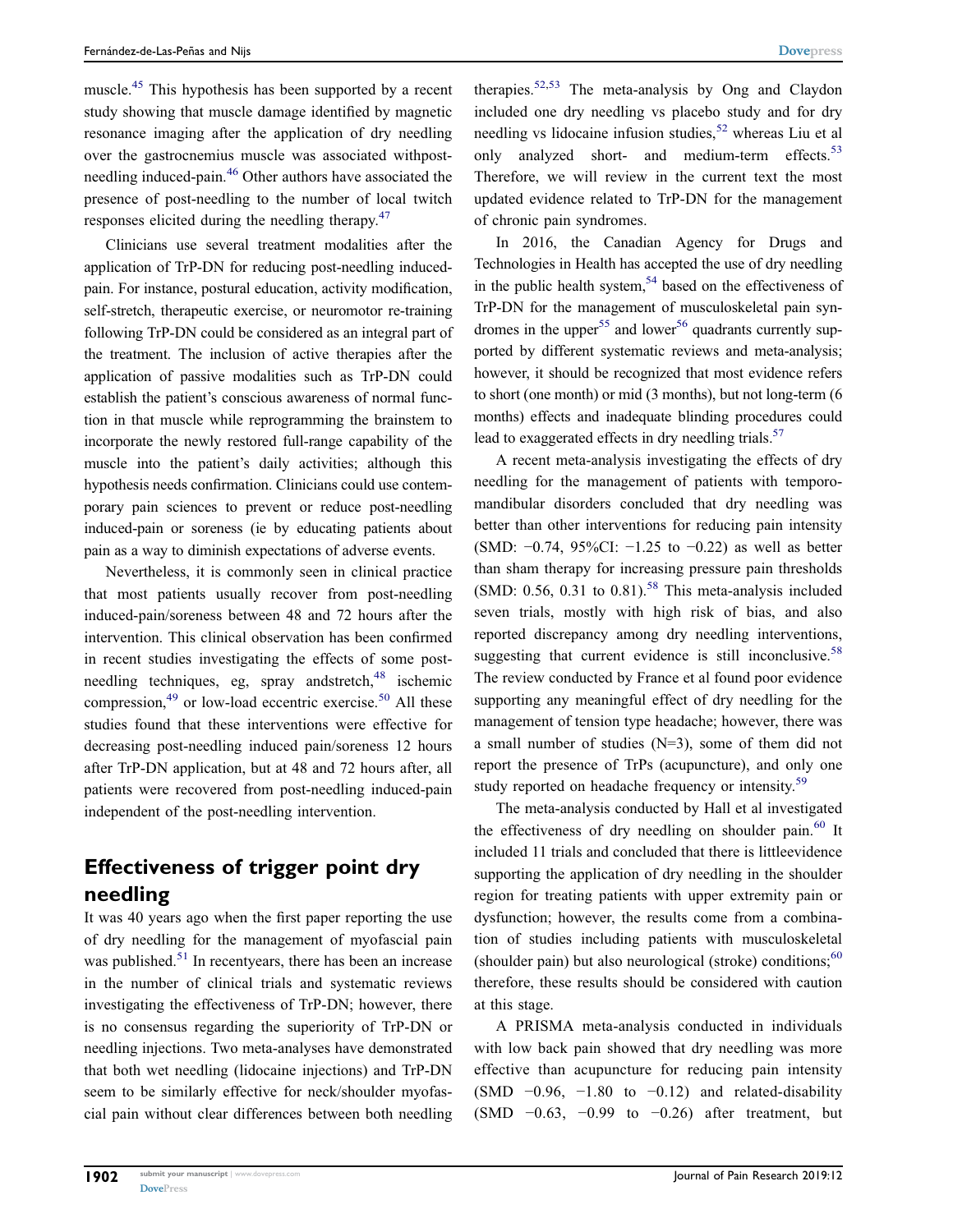similarly effective at longer follow-up (SMD −0.10,  $-0.65$  to 0.45).<sup>[61](#page-10-16)</sup> Similarly, real dry needling was also superior to sham needling for improving pain (SMD  $-2.74$ ,  $-3.77$  to  $-1.71$ ) and related-disability (SMD  $-1.70, -2.59$  to  $-0.81$ ) at post-intervention.<sup>[61](#page-10-16)</sup>

<span id="page-4-0"></span>The effectiveness of dry needling for the management of patients with plantar heel pain has been also investigated in a recent meta-analysis including seven clinical trials.[62](#page-10-17) He and Ma concluded that TrP-DN was effective for reducing pain intensity (SMD  $-15.5$ ,  $-19.48$  to  $-11.53$ ) compared with a control intervention. Importantly, TrP-DN was not associated with a higher incidence of adverse events (RR: 1.89, 0.38 to 9.39) than control treatment.<sup>[62](#page-10-17)</sup>

<span id="page-4-1"></span>An interesting meta-analysis conducted by Gattie et al found low to moderate evidence suggesting that dry needling, when applied by physical therapists, is superior to no treatment or sham-needling, but equally effective as other physical therapy interventions for short- and mid-term follow-ups for musculoskeletal pain conditions[.63](#page-10-18) These results support the application of clinical reasoning needed for the application of TrP-DN in patients with chronic pain conditions.

<span id="page-4-2"></span>There is also evidence from high quality randomized clinical trials not included in the abovementioned reviews deserving some discussion. A randomized clinical trial investigating the long-term effects of TrP-DN for subacromial pain syndrome found that TrP-DN combined with exercise was more effective than exercise alone for improving disability at 6 months (between-groups difference −23.6, −28.9 to 18.3) and 12 months  $(-13.9, -17.5 \text{ to } -10.3)$ .<sup>[64](#page-10-19)</sup> No between-groupdifferences in pain were observed.<sup>64</sup> Interestingly, the cost-effectiveness analysis of this clinical trial reported that TrP-DN combined with exercise was less costly (mean difference cost/patient:  $E$ 517.34) than exercise alone supporting the effectiveness of TrP-DN.<sup>[65](#page-10-20)</sup>

<span id="page-4-6"></span><span id="page-4-5"></span><span id="page-4-3"></span>Nevertheless, it should be recognized that TrP-DN has not been found to be effective for musculoskeletal pain conditions of the knee. Espí-López et al observed that the inclusion of TrP-DN into a manual therapy and exercise program did not result in better outcomes for pain and disability in people with patellofemoral pain syndrome.<sup>66</sup> Similarly, the application of TrP-DN combined with exercise was equally effective than exercise alone for improv-ing pain and function in adults with knee osteoarthritis.<sup>[67](#page-10-22)</sup> Discrepancies maybe related to differences in the needling technique, clinical reasoning for applying the intervention, patient population, TrP diagnostic criteria, formation of clinicians applying the technique, among others. Additionally, it is also possible that in some areas, such

<span id="page-4-7"></span>as the knee, the application of dry needling should be combined with other interventions, eg, electrical current (electrical dry needling) as recently reported in a multi-center randomized clinical trial.<sup>[68](#page-10-23)</sup>

# Mechanisms underlying trigger point needling therapy

<span id="page-4-4"></span>The underlying mechanisms by which TrP-DN exerts its therapeutic effects are not fully understood and both mechanical and neurophysiological mechanisms have been proposed.<sup>[65](#page-10-20)</sup> Both therapeutic mechanisms target the motor and sensitive component of the TrP based on the integrated hypothesis.<sup>[69](#page-10-24)</sup>

<span id="page-4-11"></span><span id="page-4-9"></span>From a mechanical viewpoint, it has been suggested that TrP-DN is able to disrupt the dysfunctional end plates, to increase of sarcomere length, and to reduce the over-lapping between actin and myosin filaments.<sup>[70](#page-10-25)</sup> The first mechanical effect was supported by the hypothesis that TrP-DN is able to reduce endplate noise characteristicof the TrP area.<sup>71</sup> Some studies have confirmed that TrP-DN decreases the amplitude and frequency of end plate noise and end plate spike, ie, typical sponteneous electrical activity features of TrPs, decreases the acetylcholine levels<sup>[72,](#page-10-27)[73](#page-10-28)</sup> and the neuromuscular junction response.<sup>74</sup> A decrease in end plate noise and end plate spike after the application of TrP-DN would support an effect on the motor end plate. The animal study by Domingo et al found that needle insertions induce a neuromuscular dagame supporting an effect of TrP-DN on the motor end plate.<sup>[45](#page-10-0)</sup> Importantly, its seems that reduction in sponteneous electrical activity was associated to the presence of local twitch responses during the needling procedure, supporting the relevance of local twitch responses during application of dry needling.<sup>[71,](#page-10-26)[72](#page-10-27)</sup> The potential decrease in acetylcholine levels could lead to the second and third mechanical effects. In fact, the increase in muscle blood flow and oxygenation observed after TrP-DN would sup-port a reduction of sarcomere contracture.<sup>[75](#page-10-30)</sup> Therefore, it seems that dry needling exerts several mechanical effects on the TrP area, which potentially may initiate a cascade of neurophysiological mechanisms.<sup>[69](#page-10-24)</sup>

<span id="page-4-13"></span><span id="page-4-12"></span><span id="page-4-10"></span><span id="page-4-8"></span>From a neurophysiological viewpoint, TrP-DN may reduce both peripheral and central sensitization by removing the source of peripheral nociception (TrP area), by modulating spinal dorsal horn activity, and by activating central inhibitory pain pathways.<sup>[76](#page-10-31)</sup> It is known that the insertion of a needle into the body elicits different natural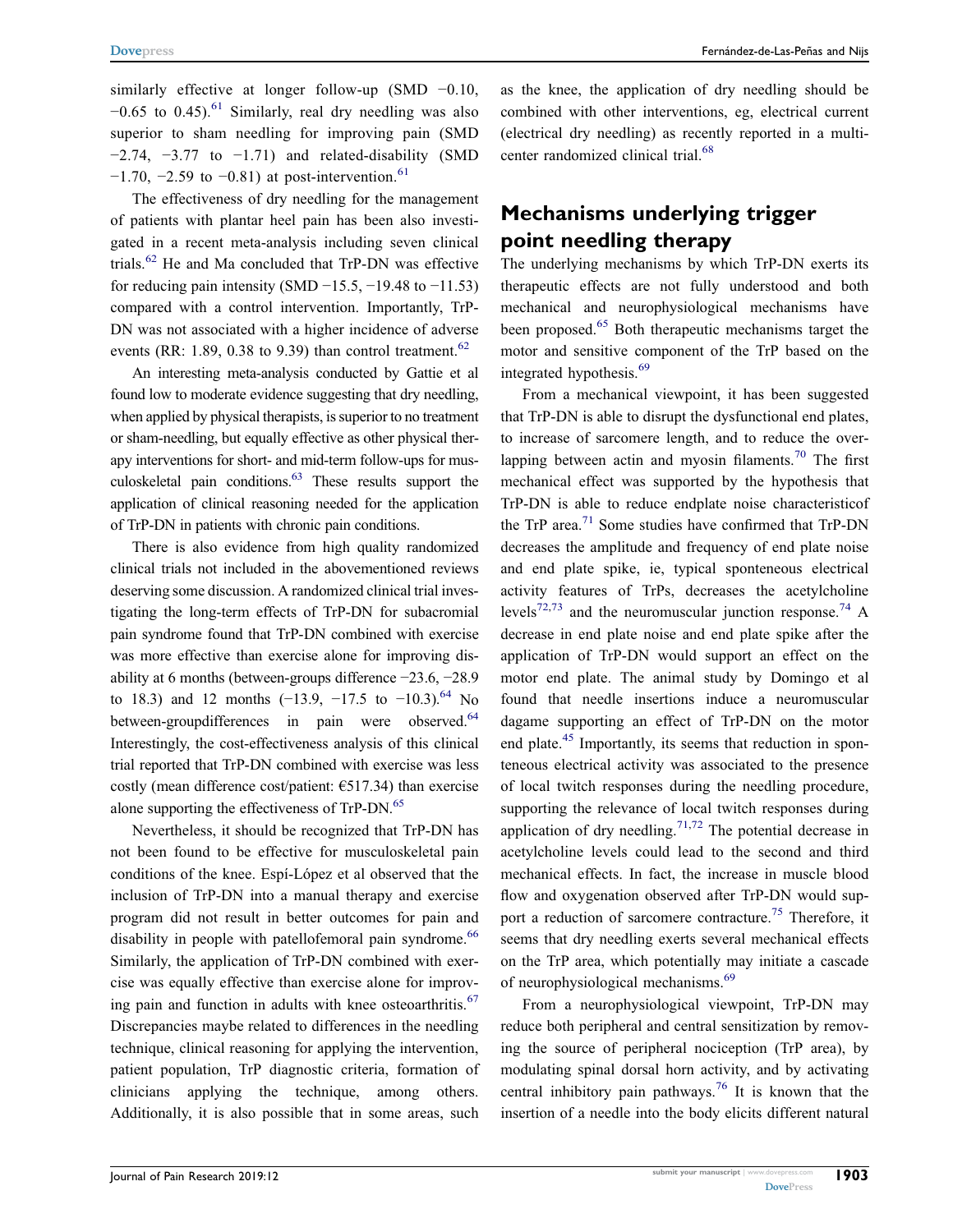neurophysiological mechanisms like stimulation of the Aδ and C fibers or activation of cortical brain areas, but these effects will be not discussed as they are common to needle therapies, eg, acupuncture, and not just associated to TrP-DN.[77](#page-11-0)

<span id="page-5-2"></span><span id="page-5-1"></span><span id="page-5-0"></span>There is evidence supporting that TrP-DN is able to mediate at different levels of the nervous system.<sup>[78](#page-11-1)</sup> The first mechanism is the reduction of peripheral nociception. The studies by Shah et al observed an immediate drop in the peripheral concentrations of neurotransmitters, including calcitonin gene related peptide or substance P and also several cytokines and interleukins within the extracellular fluid of the TrP after needle insertion.<sup>[14](#page-9-3),[15](#page-9-4)</sup> Hsieh et al confirmed that dry needling modulated the chemical mediators associated with pain and inflammation by reporting and increase in  $\beta$ -endorphin and TNF- $\alpha$  levels and a decrease of substance P levels after the application of dry needling in an animal model.<sup>[79](#page-11-2)</sup> The reduction of peripheral nociception would lead to the second step, the decrease of spinal dorsal horn neuron activity. A spinal cord mechanism is supported by the studies reporting remote effects of TrP-DN in those muscles anatomically located in the referred pain area of the needled musculature. This remote effect is bidirectional, needling a proximal muscle leads to a remote effect on a distal related muscle<sup>80</sup> and needling of a distal muscle leads to a remote effect on a proximal related muscle.<sup>[81](#page-11-4)</sup> In fact, Hsieh et al<sup>[82](#page-11-5)</sup> found that the remote effect of dry needling depends on an intact afferent pathway from the needled site to the spinal cord and a normal dorsal horn neurons function at those innervation levels of the related muscle. More importantly, the remote effect of TrP-DN involves the reduction of substance P levels in spinal superficial laminas of the dorsal horn.<sup>[83](#page-11-6)</sup> These spinal cord mechanisms would explain anti-nociceptive effects elicited by dry needling<sup>[84](#page-11-7)</sup> and the bilateral responses elicited during unilateral need-ling insertion.<sup>[85](#page-11-8)</sup>

<span id="page-5-8"></span><span id="page-5-7"></span><span id="page-5-6"></span><span id="page-5-5"></span><span id="page-5-4"></span><span id="page-5-3"></span>Finally, a decrease of dorsal horn neuron activity leads to the third step, the brainstem. There is evidence supporting that needling therapies activate cortical brain areas involved in sensorimotor processing, including insula, thalamus, anterior cingulate cortex or somatosensory cortex, but also deactivate the brain regions involved in limbicparalimbic neocortical network, such as the medial prefrontal cortex, caudate, amygdala, or posterior cingulate cortex.<sup>86</sup> More particularly, Niddam et al reported that pain following the insertion of a needle into a TrP area, combined with electrical stimulation, is mediated through the

<span id="page-5-9"></span>periaqueductal gray substance in the brainstem, suggesting that TrP-DN, via stimulation of the nociceptive fibers, may activate enkephalinergic inhibitory dorsal horn interneurons[.87](#page-11-10) In conclusion, current evidence suggests that TrP-DN involves peripheral, spinal, and supraspinal mechanisms underlying its effects.

## Integrating contemporary pain science and trigger point needling therapy

<span id="page-5-12"></span><span id="page-5-11"></span><span id="page-5-10"></span>When providing dry needling to patients having chronic pain, therapists are advised to integrate contemporary pain neurosciences when providing the treatment. This implies applying evidence-based recommendations; therefore, TrP-DN can be part of, but should never be, the only treatment plan for individuals with chronic pain. Per evidence-based recommendations, a comprehensive management program for chronic pain patients should include neuroscience pain education,<sup>88</sup> exercise programs,<sup>[89](#page-11-12)</sup> self-management (including graded activity),  $90$  stress management (psychological),  $91$ sleep management, $92$  and other individuallytailored aspects of self-management. Passive treatments, such as needling therapies or manual therapies, can improve pain and function inthe short-term (small-moderate effect sizes), but they should be integrated in a comprehensive pain management approach to contribute to prolonged/long-term effects with medium to large effect sizes. The pitfall when doing this, relates to the message that such passive intervention gives (is perceived) to the patient. The message may strengthen the common patient's biomedical view that (more) pain relates to (more) tissue damage, which is a typical maladaptive belief reducing long-term recovery and patient's independence. Indeed, the traditional model of pain assumes that there is a direct association between the amount of local tissue damage and the level of pain experienced by the patient. It advocates a "find it and fix it" therapeutic model imparting patients' dependence on passive interventions, eg, dry needling or hands-on manual therapy.<sup>[93](#page-11-16)</sup>

<span id="page-5-13"></span>Here we provide a proposal by integration of the contemporary pain sciences to prevent such "situation" of needling treatment for chronic pain patients. Contemporary pain sciences have broadened our understanding of chronic pain towards a complex biopsychosocial problem. Pain science has advanced our understanding about pain, including the role of central nervous system sensitization in the presence and amplification of (persistent) pain experiences. Central sensitization can be defined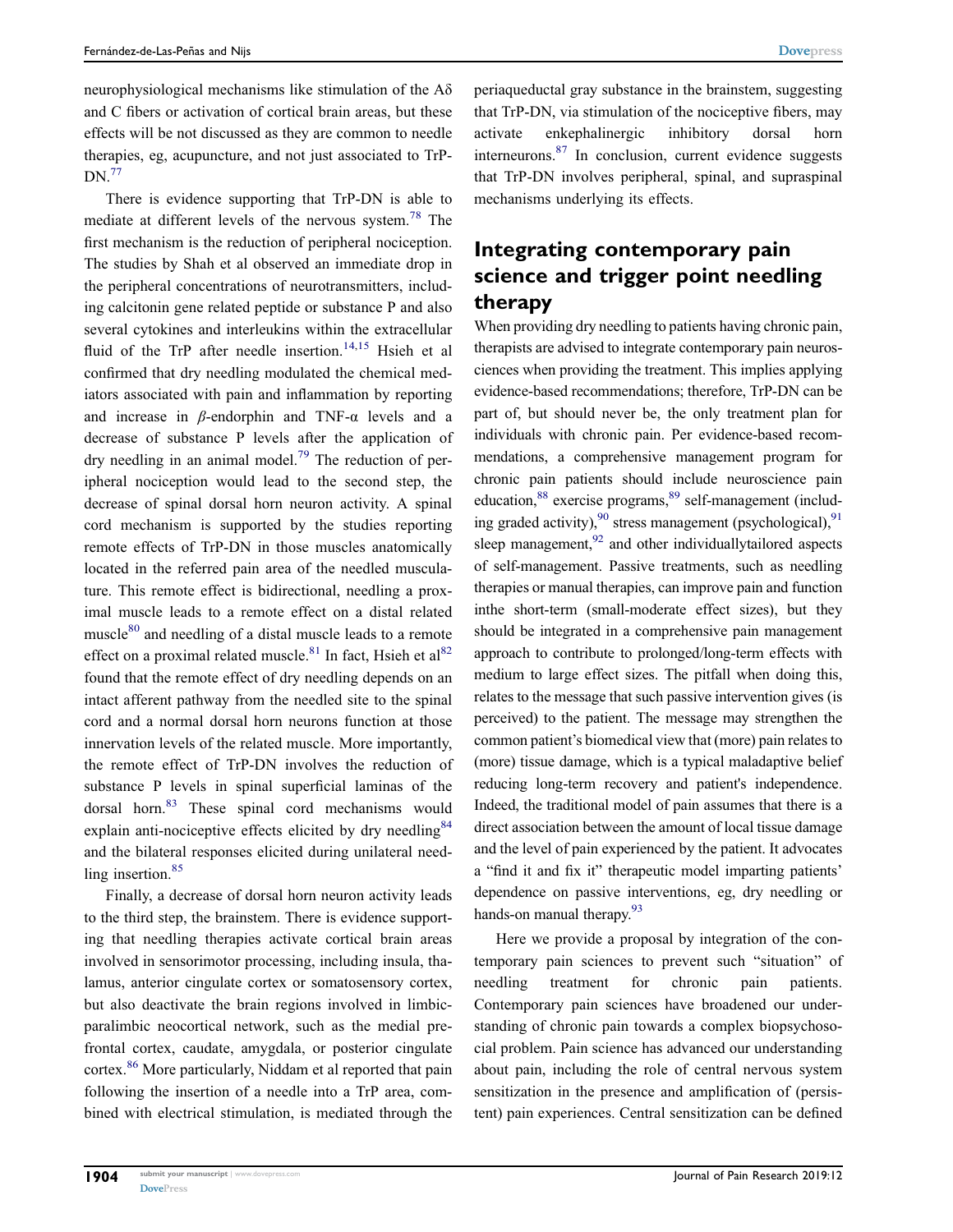<span id="page-6-0"></span>as "an amplification of neural signaling within the central nervous system that elicits pain hypersensitivity" and as "an increased responsiveness of nociceptive neurons in the central nervous system to their normal or subthreshold afferent input".<sup>[94](#page-11-17)</sup> Many people with chronic pain lack a clear origin of nociceptive input (or the clinician is not able to properly identify it), or this input is not severe enough to explain the experienced pain severity, related disability, and other symptoms. This may likely be the case for myofascial TrPs, where they potentially contribute to the pain experience and can serve as a bottom-up input facilitating sensitization of nociceptive pathway, although TrPs are not clearly associated to tissue damage.

<span id="page-6-1"></span>Pain arising from altered nociception despite no clear evidence of actual or threatened tissue damage causing the activation of peripheral nociceptors or evidence for disease or lesion of the somatosensory system causing the pain (eg, central sensitization) is labelled now as "nociplastic pain" by the International Association for the Study of Pain.<sup>95</sup> Central nervous system sensitization is a well-established feature in many chronic pain conditions; hence, in such pain conditions it remains to be elucidated whether TrPs represent symptoms of central nervous system sensitization (consequence of), or contribute to its process. This topic has been previously reviewed by Fernández-de-las-Peñas and Dommerholt.<sup>96</sup> There is some evidence from experimental studies supporting that TrPs can be a peripheral source of nociception in some cases, and if so, they may act as ongoing nociceptive stimuli contributing to pain propagation and widespread pain observed in chronic pain conditions exhibiting central sensitization, and that appropriate treatment reduces central sensitization.<sup>96</sup> Nevertheless, there is also evidence suggesting that central sensitization can also promote TrP activity, creating a bidirectional interaction.

<span id="page-6-4"></span><span id="page-6-3"></span><span id="page-6-2"></span>Understanding central nervous system sensitization and its role in relation to chronic pain sustainment should not be interpreted in a catastrophic way: when treatment for chronic pain takes central nervous system sensitization into account, it can improve substantially alongside the clinical improvement (in terms of pain severity and functional improvement) in several conditions, eg, chronic spinal pain $97$  and carpal tunnel syndrome.<sup>98</sup> Cardinal to taking central nervous system sensitization into account when treating individuals having chronic pain, is not relying on short-term changes in pain. Understanding central nervous system sensitization implies that pain is no longer a reliable messenger. Moreover, adapting to variances in pain will reward the brain in producing pain. This idea is broadly acknowledged and implemented

among health care practitioners applying exercise and physical activity interventions to patients with chronic pain and central nervous system sensitization but applies to needling therapies or any other passive treatment as well.

# How to deal with pain in clinical practice

Applying contemporary pain neuroscience when providing TrP-DN can be conducted as follows. First, pain neuroscience education can be applied before application of dry needling, although this could be modified depending on the type of patient. This allows patients to gain a broader understanding of their pain problem, including the role of neurophysiological (eg, central nervous system sensitization), psychological, social and environmental factors on top of possible biomedical factors such as TrPs areas in the muscle tissue. Pain neuroscience education typically decreases the threat value of pain, diminishes catastrophic thinking about pain, and facilitates a more active coping strategy.<sup>88</sup> However, clinicians may encounter several practical problems when trying to combine pain neuroscience education and dry needling in the context of a patient with chronic pain. That includes occurrence of contradictory messages between the two interventions since TrP-DN is usually perceived as a "painful" intervention by the patient. There is literature suggesting that a brief painful needle insertion (stimulus) is insufficient to induce or maintain central sensitization since the response within the pain neuromatrix is strongly influenced by the context in which the painful stimulus appears and within the context of a therapeutic encounter. In such a scenario, needling therapies may trigger a conditioned pain modulation response by activating an endogenous pain inhibitory mechanism that inhibits nocicep-tive pain processing.<sup>[99](#page-11-22)</sup>

<span id="page-6-6"></span><span id="page-6-5"></span>Second, once the patients realize that the somewhat uncomfortable stimulus of the TrP-DN intervention has the potential to reduce or even eliminate some potential symptoms, an endogenous inhibitory conditioned pain modulation system, that inhibits early nociceptive proces-sing, can be properly activated.<sup>[100](#page-11-23)</sup> Therefore, when combining pain neuroscience education with dry needling, the concept of TrP-DN can be introduced during the educational part as one that primarily activates segmental or even brain-orchestrated top-down analgesic effects rather than having a local (ie, muscular) effect, and as one that should be integrated into a comprehensive pain management program.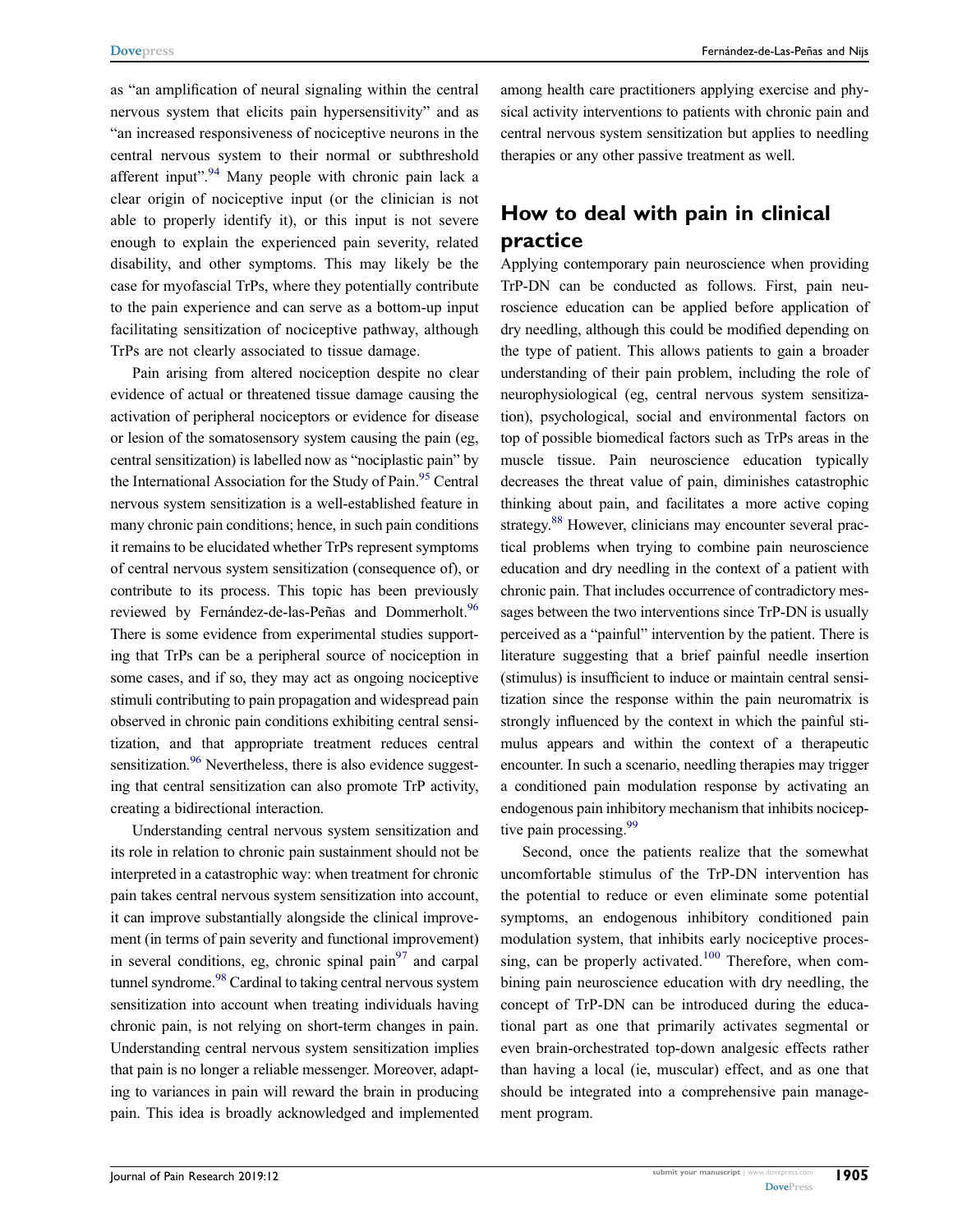<span id="page-7-1"></span>Third, it is also possible that needling therapies, particularly TrP-DN, act at some levels of the central nervous system (as it has been previously discussed), whereas pain neuroscience education in others. Therefore, combination of tissue-based interventions, such as TrP-DN (bottom-up techniques) should be combined with neuroscience pain education (top-down techniques).<sup>[101](#page-11-24)</sup> This hypothesis has been supported by a preliminary clinical trial showing that the application of TrP-DN was effective for improving pain, related-disability, kinesiophobia and widespread pressure pain sensitivity in individuals with mechanical low back pain, but the inclusion of a neuroscience education resulted in greater improvements in kinesiophobia.[102](#page-11-25) Both approaches should be considered complementary.

<span id="page-7-2"></span>Some aspects not usually considered in TrP-DN literature include patient's expectations and beliefs, previous experiences and patient–clinician interaction. Expectancy can significantly influence the anticipation and experience of

<span id="page-7-4"></span><span id="page-7-3"></span>pain[.103](#page-11-26) In fact, anticipation ofpain may be related to the presence or development of fear ofneedles, an event easily found after previous negative experiences with needles. Further, the clinical context in which a painful intervention/ stimulus, ie, TrP-DN, is delivered, affects patients' experi-ence and the triggered responses.<sup>[104](#page-11-27)</sup> Legrain et al showed that patients should be able to focus and maintain their attention on the processing of pain-information (pain neuroscience education) without being too centered/preoccupied by the nociceptive stimuli (needling intervention).<sup>105</sup> In fact, anticipation of pain can increase the activity in the anterior cingulate cortex,<sup>106</sup> a brain area also activated during TrP-DN<sup>83</sup> which supports the needof reducing a potential anticipation of pain during needling interventions.

<span id="page-7-6"></span><span id="page-7-5"></span>Fourth, another important topic to consider is the patient– clinician interaction. In order to make the message provided during the combined application of pain neuroscience education and TrP-DN more consistent, clinicians should consider avoiding conflicting or contradictory messages during

<span id="page-7-0"></span>

Figure I Proposed model explaining potential variables influencing neurophysiological mechanisms of trigger point dry needling.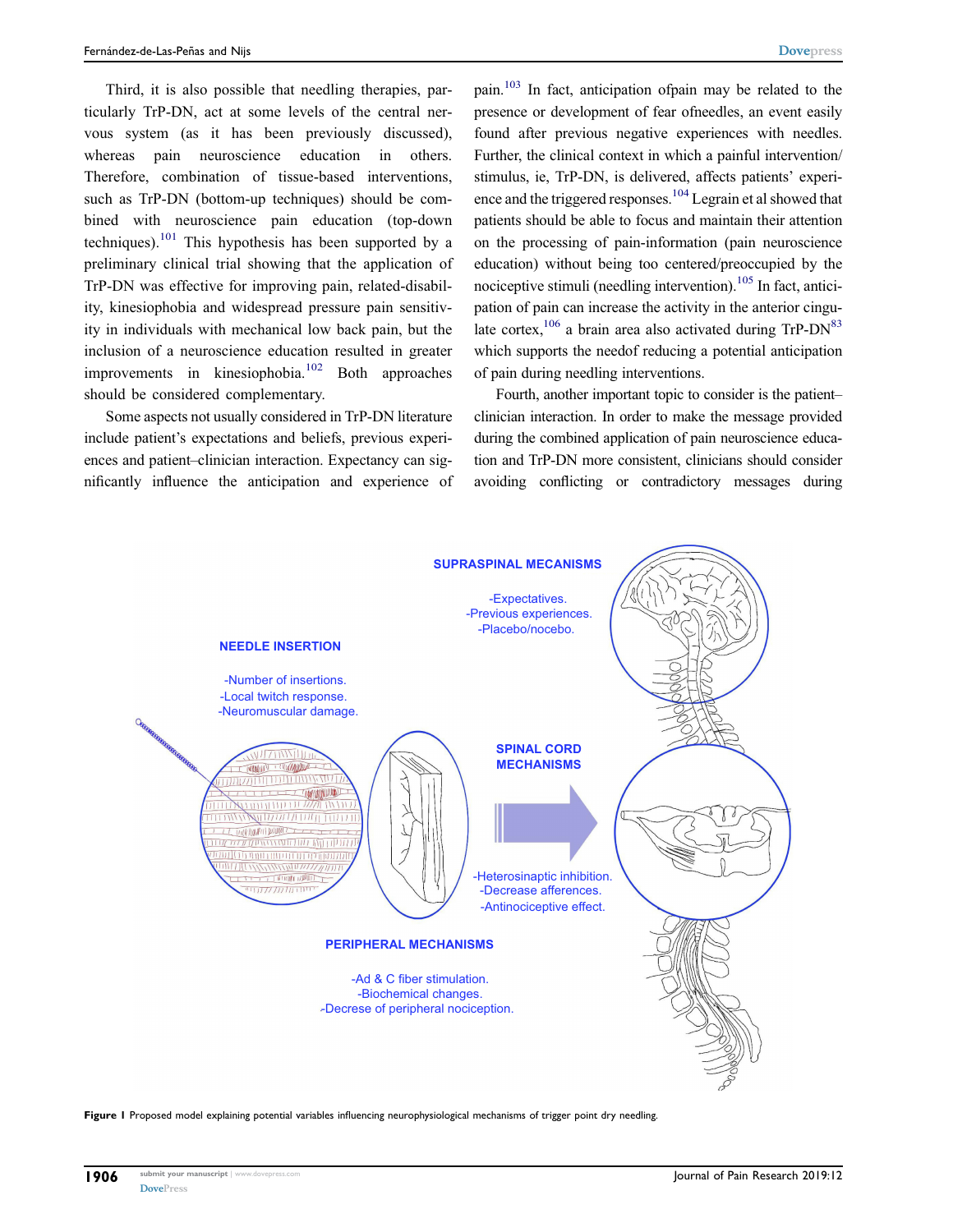treatment. For instance, not using nocebo words during the treatment maybe particularly relevant. The use of words such as "pain during the technique", "painful technique", should be avoided by the clinician. Similarly, the use of positive words such as "effective treatment" could also influence patient's expectance but, if contrary to the results, may frustrate the patient. This is important since placebo analgesia recruits subcortical and opioid sensitive brain regions, eg, rostral anterior cingulate cortex, thalamus, insula, amygdala, also involved in pain perception and modulated by needling insertion. There is no study investigating these topics in relation to TrP-DN interventions.

Based on current discussion, we propose the following pain model for explaining the potential effects of dry needling integrating contemporary pain sciences [\(Figure 1\)](#page-7-0). According to this model, some clinical factors modulated by the therapist, eg, number of needling insertions, number of local twitch responses obtained during the procedure, can influence the physiological effects of dry needling. This model integrates physiological effects of TrP-DN at the periphery, the spinal cord and the brainstem including those cognitive factors, eg, expectative, previous experiences, and therapist–patient interaction, ie, placebo or nocebo effect. All these factors interact in a complex neurophysiological reasoning for explaining the clinical effects of TrP-DN.

#### Conclusion

This narrative review presents current perspectives on the clinical application of trigger point dry needling for the management of chronic pain. Current evidence, mostly experimental studies, supports a possible role of myofascial trigger points in relation to the excitability of the central nervous system. The application of trigger point dry needling is able to reduce this excitability by reducing peripheral nociception from the trigger point, by reducing dorsal horn neuron activity, and by modulating brainstem areas. However, effects are only seen at short-term and effect sizes are small, pointing to a particular role that TrPs play within the complex chronic pain experience. There is no consensus on the clinical application of trigger point dry needling since some authors propose the need of eliciting local twitch responses during the needling intervention to be effective, whereas others do not. Finally, the application of trigger point dry needling should be integrated into a pain neuroscience paradigm by combining its application with pain neuroscience education, manual therapy and graded exercises. Future studies should investigate the effects of patient's expectation and patient–clinician

interaction in the clinical outcomes of trigger point dry needling.

#### Author contributions

Both authors contributed to data analysis, drafting or revising the article, gave final approval of the version to be published, and agree to be accountable for all aspects of the work.

#### Disclosure

Dr Jo Nijs has co-authored a book for clinicians on pain neuroscience education, but the royalties for the book were collected by the Vrijie Universiteit Brussel and not him personally. Dr. Fernandez-de-las-Penas is an instructor in Trigger Point Therapy and also receive royalties from published books. The authors report no other conflicts of interest in this work.

#### References

- <span id="page-8-0"></span>1. Handwerker H, Arendt-Nielsen L. Pain Model: Translational Relevance and Applications. Seattle: IASP Press; [2013.](#page-0-4)
- <span id="page-8-1"></span>2. Simons DG, Travell JG, Simons L. Myofascial Pain and Dysfunction. The Trigger Point Manual. 3th ed. Philadelphia: Wolters Kluwer; [2019](#page-0-5).
- <span id="page-8-2"></span>3. Fernández-de-Las-Peñas C, Dommerholt J. International consensus on diagnostic criteria and clinical considerations of myofascial trigger points: a Delphi study. Pain Med. [2018;](#page-1-0)19:142–150. doi:[10.1093/pm/](https://doi.org/10.1093/pm/pnx207) [pnx207](https://doi.org/10.1093/pm/pnx207)
- <span id="page-8-3"></span>4. Palacios-Ceña M, Castaldo M, Wang K, et al. Relationship of active trigger points with related disability and anxiety in people with tension-type headache. Medicine. [2017](#page-1-1);96:e6548. doi:[10.1097/MD.0000000000006548](https://doi.org/10.1097/MD.0000000000006548)
- <span id="page-8-4"></span>5. Ferracini GN, Florencio LL, Dach F, et al. Myofascial trigger points and migraine-related disability in women with episodic and chronic migraine. Clin J Pain. [2017](#page-1-1);33:109–115. doi:[10.1097/](https://doi.org/10.1097/AJP.0000000000000387) [AJP.0000000000000387](https://doi.org/10.1097/AJP.0000000000000387)
- <span id="page-8-5"></span>6. Fernández-de-Las-Peñas C, Galán-del-Río F, Alonso-Blanco C, Jiménez-García R, Arendt-Nielsen L, Svensson P. Referred pain from muscle trigger points in the masticatory and neck-shoulder musculature in women with temporomandibular disorders. J Pain. [2010](#page-1-2);11:1295–1304. doi:[10.1016/j.jpain.2010.03.005](https://doi.org/10.1016/j.jpain.2010.03.005)
- <span id="page-8-6"></span>7. Cerezo-Téllez E, Torres-Lacomba M, Mayoral-Del Moral O, Sánchez-Sánchez B, Dommerholt J, Gutiérrez-Ortega C. Prevalence of myofascial pain syndrome in chronic non -specific neck pain: a population-based cross-sectional descriptive study. Pain Med. [2016;](#page-1-2)17:2369–2377. doi:[10.1093/pm/pnw114](https://doi.org/10.1093/pm/pnw114)
- <span id="page-8-7"></span>8. Fernández-Pérez A, Villaverde-Gutiérrez C, Mora-Sánchez A, Alonso-Blanco C, Sterling M, Fernández-de-Las-Peñas C. Muscle trigger points, pressure pain threshold, and cervical range of motion in patients with high level of disability related to acute whiplash injury. J Orthop Sports Phys Ther. [2012](#page-1-3);42:634–641. doi:[10.2519/jospt.2012.4117](https://doi.org/10.2519/jospt.2012.4117)
- <span id="page-8-8"></span>9. Bron C, Dommerholt J, Stegenga B, Wensing M, Oostendorp RA. High prevalence of shoulder girdle muscles with myofascial trigger points in patients with shoulder pain. BMC Musculoskelet Disord. [2011](#page-1-3);12:139. doi:[10.1186/1471-2474-12-181](https://doi.org/10.1186/1471-2474-12-181)
- <span id="page-8-9"></span>10. Fernández-Carnero J, Fernández-de-Las-Peñas C, de la Llave-Rincón AI, Ge HY, Arendt-Nielsen L. Prevalence of and referred pain from myofascial trigger points in the forearm muscles in patients with lateral epicondylalgia. Clin J Pain. [2007;](#page-1-4)23(4):353-360. doi:[10.1097/AJP.0b013e31803b3785](https://doi.org/10.1097/AJP.0b013e31803b3785)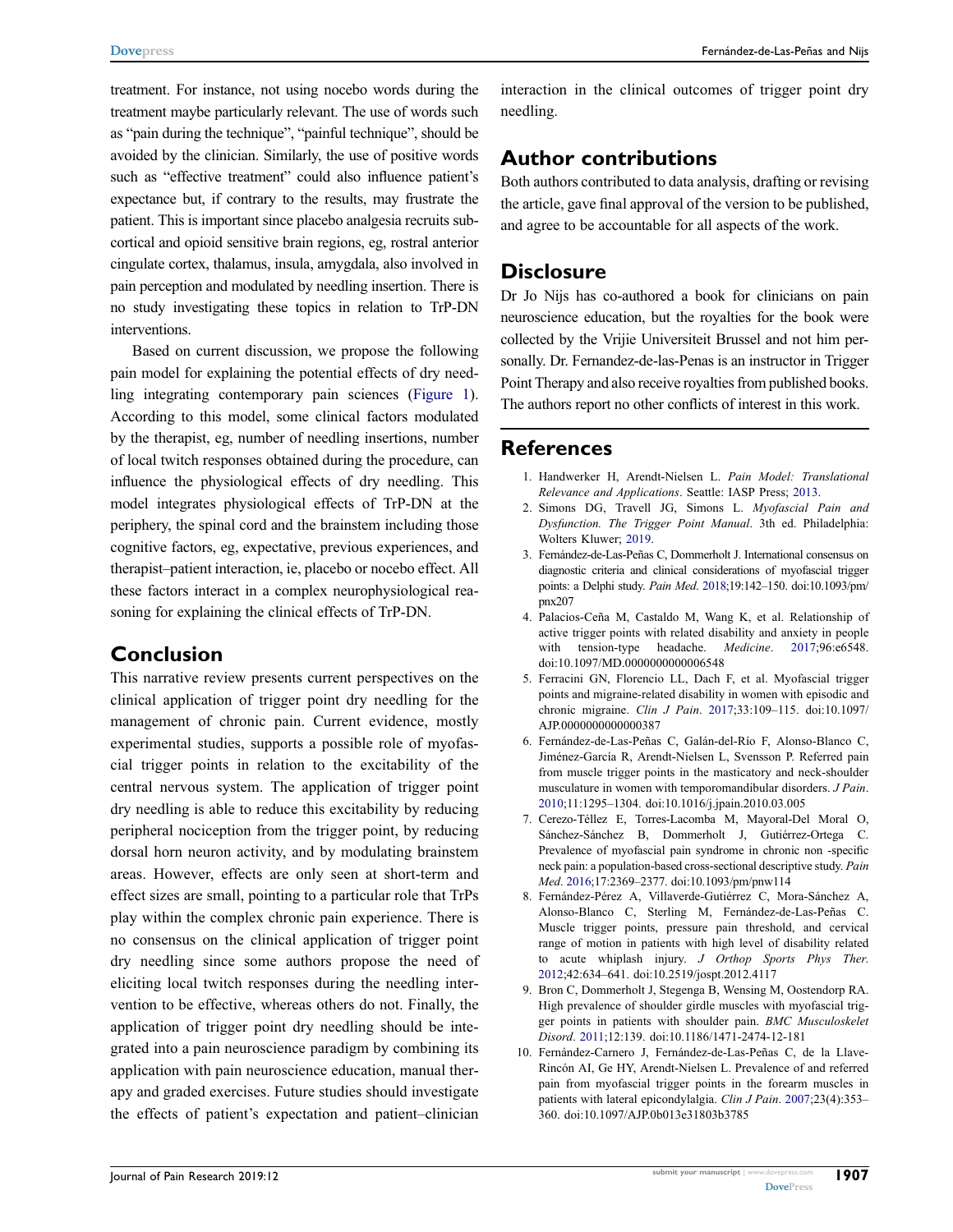- <span id="page-9-0"></span>11. Iglesias-González JJ, Muñoz-García MT, Rodrigues-de-Souza DP, Alburquerque-Sendín F, Fernández-de-Las-Peñas C. Myofascial trigger points, pain, disability, and sleep quality in patients with chronic nonspecific low back pain. Pain Med. [2013](#page-1-4);14:1964– 1970. doi:[10.1111/pme.12224](https://doi.org/10.1111/pme.12224)
- <span id="page-9-1"></span>12. Chiarotto A, Clijsen R, Fernandez-de-Las-Peñas C, Barbero M. Prevalence of myofascial trigger points in spinal disorders: a systematic review and meta-analysis. Arch Phys Med Rehabil. [2016](#page-1-5);97:316–337. doi:[10.1016/j.apmr.2015.09.021](https://doi.org/10.1016/j.apmr.2015.09.021)
- <span id="page-9-2"></span>13. Shah JP, Phillips TM, Danoff JV, Gerber LH. An in vivo microanalytical technique for measuring the local biochemical milieu of human skeletal muscle. J Appl Physiol. [2005](#page-1-6);99:1977–1984. doi:[10.1152/japplphysiol.00419.2005](https://doi.org/10.1152/japplphysiol.00419.2005)
- <span id="page-9-3"></span>14. Shah JP, Danoff J, Desai M, et al. Biochemicals associated with pain and inflammation are elevated in sites near to and remote from active myofascial trigger points. Arch Phys Med Rehabil. [2008](#page-1-6);89:16–23. doi:[10.1016/j.apmr.2007.10.018](https://doi.org/10.1016/j.apmr.2007.10.018)
- <span id="page-9-4"></span>15. Shah JP, Gilliams EA. Uncovering the biochemical milieu of myofascial trigger points in vivo microdialysis: an application of muscle pain concepts to myofascial pain syndrome. J Bodyw Mov Ther. [2008;](#page-1-7)12:371–384. doi:[10.1016/j.jbmt.2008.06.006](https://doi.org/10.1016/j.jbmt.2008.06.006)
- <span id="page-9-5"></span>16. Li LT, Ge HY, Yue S, Arendt-Nielsen L. Nociceptive and nonnociceptive hypersensitivity at latent myofascial trigger points. Clin J Pain. [2009;](#page-1-8)25:132–137. doi:[10.1097/AJP.0b013e3181878f87](https://doi.org/10.1097/AJP.0b013e3181878f87)
- <span id="page-9-6"></span>17. Wang YH, Ding X, Zhang Y et al. Ischemic compression block attenuates mechanical hyperalgesia evoked from latent myofascial trigger point. Exp Brain Res. [2010;](#page-1-8)202:265–267. doi:[10.1007/](https://doi.org/10.1007/s00221-009-2129-2) [s00221-009-2129-2](https://doi.org/10.1007/s00221-009-2129-2)
- <span id="page-9-7"></span>18. Kuan TS, Hong CZ, Chen JT, Chen SM, Chien CH. The spinal cord connections of the myofascial trigger spots. Eur J Pain. [2007](#page-1-9);11:624–634. doi:[10.1016/j.ejpain.2006.10.001](https://doi.org/10.1016/j.ejpain.2006.10.001)
- <span id="page-9-8"></span>19. Xie P, Qin B, Song G, et al. Microstructural abnormalities were found in brain gray matter from patients with chronic myofascial pain. Front Neuroanat. [2016](#page-1-10);10:122. doi:[10.3389/](https://doi.org/10.3389/fnana.2016.00122) [fnana.2016.00122](https://doi.org/10.3389/fnana.2016.00122)
- <span id="page-9-9"></span>20. Lucas KR, Rich PA, Polus BI. Muscle activation patterns in the scapular positioning muscles during loaded scapular plane elevation: the effects of latent myofascial trigger points. Clin Biomech. [2010](#page-1-11);25:765–770. doi:[10.1016/j.clinbiomech.2010.05.006](https://doi.org/10.1016/j.clinbiomech.2010.05.006)
- <span id="page-9-10"></span>21. Ge HY, Arendt-Nielsen L, Madeleine P. Accelerated muscle fatigability of latent myofascial trigger points in humans. Pain Med. [2012](#page-1-11);13:957–964. doi:[10.1111/j.1526-4637.2012.01416.x](https://doi.org/10.1111/j.1526-4637.2012.01416.x)
- <span id="page-9-11"></span>22. Ibarra JM, Ge HY, Wang C, Martínez Vizcaíno V, Graven-Nielsen T, Arendt-Nielsen L. Latent myofascial trigger points are associated with an increased antagonistic muscle activity during agonist muscle contraction. J Pain. [2011](#page-1-12);12:1282–1288. doi:[10.1016/j.jpain.2011.09.005](https://doi.org/10.1016/j.jpain.2011.09.005)
- <span id="page-9-12"></span>23. Annaswamy TM, De Luigi AJ, O'Neill BJ, et al. Emerging concepts in the treatment of myofascial pain: a review of medications, modalities, and needle-based interventions. Pm R. [2011](#page-1-13);3:940–961. doi:[10.1016/j.pmrj.2011.06.013](https://doi.org/10.1016/j.pmrj.2011.06.013)
- <span id="page-9-13"></span>24. Dommerholt J, Fernandez-de-Las-Peñas C. Trigger Point Dry Needling: An Evidence and Clinical- Based Approach. 2th ed. London: Churchill Livingstone, Elsevier; [2019.](#page-1-14)
- <span id="page-9-14"></span>25. American Physical Therapy Association (APTA). Description of Dry Needling in Clinical Practice: An Educational Resource Paper. Virginia: APTA Public Policy P, and Professional Affairs Unit; [2013.](#page-1-15)
- <span id="page-9-15"></span>26. Autralian Society of Acupuncture Physiotherapists (ASAP). Guidelines for Safe Acupuncture and Dry Needling Practice. Wellington: Autralian Society of Acupuncture Physiotherapists (ASAP); [2014.](#page-1-16)
- <span id="page-9-16"></span>27. Hong C. Lidocaine injection versus dry needling to myofascial trigger point. The importance of the local twitch response. Am J Phys Med Rehabil. [1994;](#page-2-0)73:256–263.
- <span id="page-9-17"></span>28. Fernández-Carnero J, Gilarranz-de-Frutos L, Leon-Hernandez JV, et al. Effectiveness of different deep dry needling dosages in the treatment of patients with cervical myofascial pain: a pilot RCT. Am J Phys Med Rehabil. [2017](#page-2-1);96:726–733. doi:[10.1097/](https://doi.org/10.1097/PHM.0000000000000733) [PHM.0000000000000733](https://doi.org/10.1097/PHM.0000000000000733)
- <span id="page-9-18"></span>29. Koppenhaver SL, Walker MJ, Rettig C, et al. The association between dry needling-induced twitch response and change in pain and muscle function in patients with low back pain: a quasiexperimental study. Physiotherapy. [2017;](#page-2-2)103:131–137. doi:[10.1016/j.physio.2016.05.002](https://doi.org/10.1016/j.physio.2016.05.002)
- <span id="page-9-19"></span>30. Perreault T, Dunning J, Butts R. The local twitch response during trigger point dry needling: is it necessary for successful outcomes?. J Bodyw Mov Ther. [2017;](#page-2-3)21:940–947. doi:[10.1016/j.](https://doi.org/10.1016/j.jbmt.2017.03.008) [jbmt.2017.03.008](https://doi.org/10.1016/j.jbmt.2017.03.008)
- <span id="page-9-20"></span>31. Poveda-Pagán EJ, Lozano-Quijada C, Segura-Heras JV, Peral-Berna M, Lumbreras B. Referred pain patterns of the infraspinatus muscle elicited by deep dry needling and manual palpation. J Altern Complement Med. [2017;](#page-2-4)23:890–896. doi:[10.1089/acm.2016.0306](https://doi.org/10.1089/acm.2016.0306)
- <span id="page-9-21"></span>32. McEvoy J, Dommerholt J, Rice D, Holmes L, Grobli C, Fernández-de-Las-Penas C. Guidelines for Safe Dry Needling Practice for Chartered Physiotherapists. Dublin: Irish Society of Chartered Physiotherapist (ISCP); [2011](#page-2-5).
- <span id="page-9-22"></span>33. Halle JS, Halle RJ. Pertinent dry needling considerations for minimizing adverse effects: part one. Int J Sports Phys Ther. [2016](#page-2-6);11:651–662.
- <span id="page-9-23"></span>34. Halle JS, Halle RJ. Pertinent dry needling considerations for minimizing adverse effects: part two. Int J Sports Phys Ther. [2016](#page-2-6);11:810–819.
- <span id="page-9-24"></span>35. McCulloch M, Nachat A, Schwartz J, Casella-Gordon V, Cook J. Acupuncture safety in patients receiving antcoagulants: a systematic review. Perm J. [2015](#page-2-7);19:68–73. doi:[10.7812/TPP/14-057](https://doi.org/10.7812/TPP/14-057)
- <span id="page-9-25"></span>36. Brady S, McEvoy J, Dommerholt J, Doody C. Adverse events following trigger point dry needling: a prospective survey of chartered physiotherapist. J Man Manip Ther. [2014;](#page-2-8)22:134–140. doi:[10.1179/2042618613Y.0000000044](https://doi.org/10.1179/2042618613Y.0000000044)
- <span id="page-9-26"></span>37. Hampton DA, Kaneko RT, Simeon E, Moren A, Rowell S, Watters JM. Acupuncture related pneumothorax. Med Acupunct. [2014](#page-2-9);26:241–245. doi:[10.1089/acu.2013.1022](https://doi.org/10.1089/acu.2013.1022)
- <span id="page-9-27"></span>38. Lee SW, Ahn JY, Choi WJ, et al. A needle penetrating the stomach cavity after acupuncture. Clin Endosc. [2014;](#page-2-10)47:258– 261. doi:[10.5946/ce.2014.47.3.258](https://doi.org/10.5946/ce.2014.47.3.258)
- <span id="page-9-28"></span>39. Chun KJ, Lee SG, Son BS. Kim Do H Life-threatening cardiac tamponade: a rare complication of acupuncture. J Cardiothorac Surg. [2014;](#page-2-10)9:61. doi:[10.1186/1749-8090-9-61](https://doi.org/10.1186/1749-8090-9-61)
- <span id="page-9-29"></span>40. Lee JH, Lee H, Jo DJ. An acute cervical epidural hematoma as a complication of dry needling. Spine. [2011](#page-2-11);36:E891–E893. doi:[10.1097/BRS.0b013e3181fc1e38](https://doi.org/10.1097/BRS.0b013e3181fc1e38)
- <span id="page-9-30"></span>41. Ji GY, Oh CH, Choi WS, Lee JB. Three cases of hemiplegia after cervical paraspinal muscle needling. Spine J. [2015;](#page-2-11)15:9–13. doi:[10.1016/j.spinee.2014.11.007](https://doi.org/10.1016/j.spinee.2014.11.007)
- <span id="page-9-31"></span>42. Kim DC, Glenzer S, Johnson A, Nimityongskul P. Deep infection following dry needling in a young athlete: an underreported complication of an increasingly prevalent modality: A case report. J Bone Joint Surg. [2018;](#page-2-11)8:e73. doi:[10.2106/JBJS.CC.18.00097](https://doi.org/10.2106/JBJS.CC.18.00097)
- <span id="page-9-32"></span>43. American Physical Therapy Association (APTA). Physical Therapists and the Performance of Dry Needling: An Educational Resource Paper. Virginia: APTA Public Policy P, and Professional Affairs Unit; [2012.](#page-2-12)
- <span id="page-9-33"></span>44. Martín-Pintado-Zugasti A, Mayoral Del Moral O, Rd G, Fernández-Carnero J. Post-needling soreness after myofascial trigger point dry needling: current status and future research. J Bodyw Mov Ther. [2018;](#page-2-13)22:941–946. doi:[10.1016/j.](https://doi.org/10.1016/j.jbmt.2018.01.003) [jbmt.2018.01.003](https://doi.org/10.1016/j.jbmt.2018.01.003)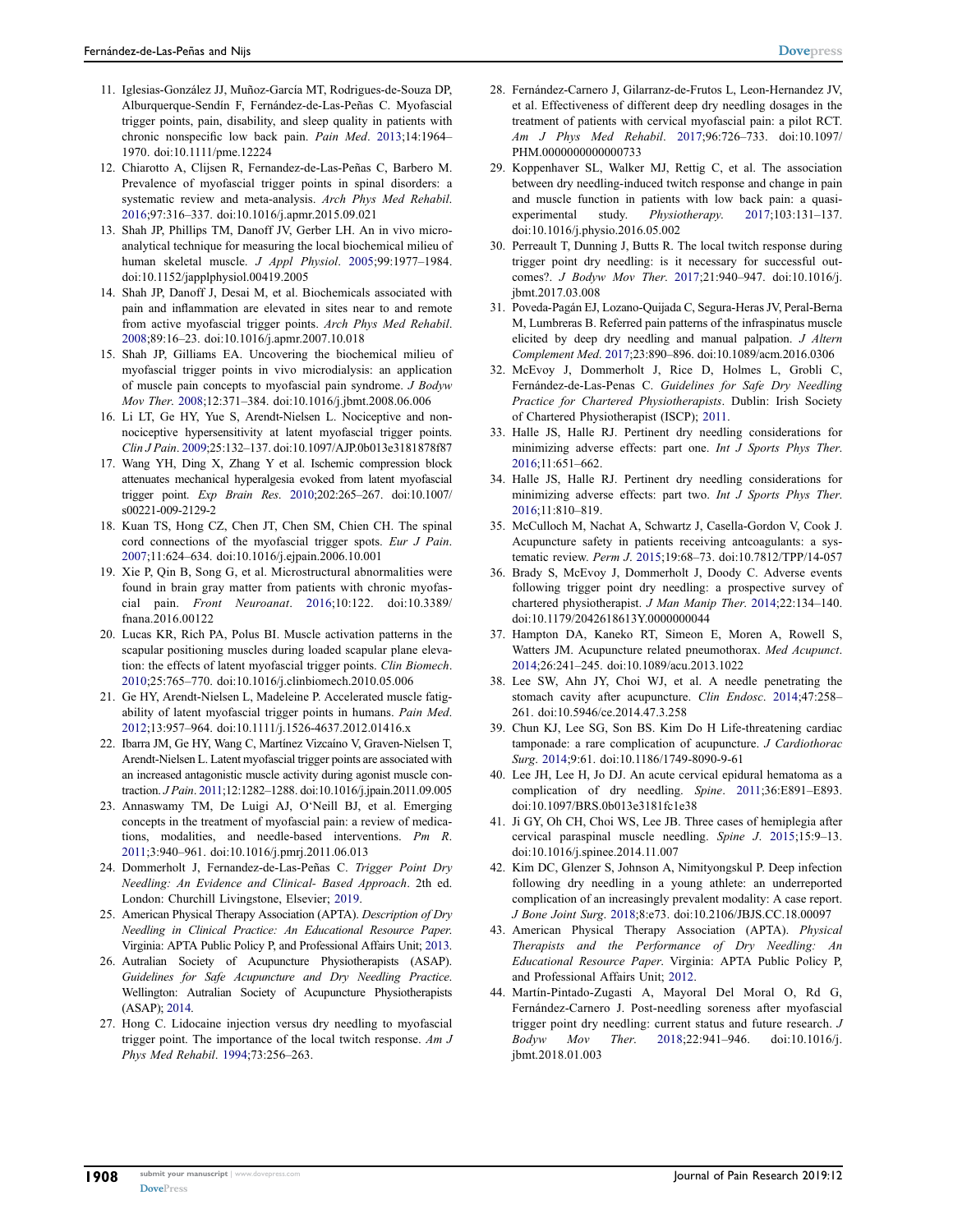- <span id="page-10-0"></span>45. Domingo A, Mayoral O, Monterde S, Santafe MM. Neuromuscular damage and repair after dry needling in mice. Evid Based Complement Alternat Med. [2013](#page-2-14);2013:260806. doi:[10.1155/2013/260806](https://doi.org/10.1155/2013/260806)
- <span id="page-10-1"></span>46. Baraja-Vegas L, Martín-Rodríguez S, Piqueras-Sanchiz F, et al. Localization of muscle edema and changes on muscle contractility after dry needling of latent trigger points in the gastrocnemius muscle. Pain Med. [2019](#page-3-0). doi:[10.1093/pm/pny306](https://doi.org/10.1093/pm/pny306)
- <span id="page-10-2"></span>47. Martin-Pintado Zugasti A, Fernández-Carnero J, León-Hernández JV, et al. Postneedling soreness and tenderness after different dosages of dry needling of an active myofascial trigger point in patients with neck pain: a randomised controlled trial. Pm R. [2018](#page-3-1);1934–1482(18):30287–30289.
- <span id="page-10-3"></span>48. Martin-Pintado Zugasti A, Rodriguez-Fernandez AL, Garcia-Muro F, et al. Effects of spray and stretch on postneedling soreness and sensitivity after dry needling of a latent myofascial trigger point. Arch Phys Med Rehabil. [2014](#page-3-2);95:1925–1932. doi:[10.1016/j.apmr.2014.05.021](https://doi.org/10.1016/j.apmr.2014.05.021)
- <span id="page-10-4"></span>49. Martin-Pintado-Zugasti A, Pecos-Martin D, Rodriguez-Fernandez AL, et al. Ischemic compression after dry needling of a latent myofascial trigger point reduces post-needling soreness intensity and duration. Pm R. [2015](#page-3-3);7:1026–1034. doi:[10.1016/j.pmrj.2015.03.021](https://doi.org/10.1016/j.pmrj.2015.03.021)
- <span id="page-10-5"></span>50. Salom-Moreno J, Jimenez-Gomez L, Gomez-Ahufinger V, et al. Effects of low-load exercise on postneedling-induced pain after dry needling of active trigger point in individuals with subacromial pain syndrome. PMR. [2017](#page-3-3);9:1208–1216. doi:[10.1016/j.pmrj.2017.04.012](https://doi.org/10.1016/j.pmrj.2017.04.012)
- <span id="page-10-6"></span>51. Lewit K. The needle effect in the relief of myofascial pain. Pain. [1979](#page-3-4);6:83–90.
- <span id="page-10-7"></span>52. Ong J, Claydon LS. The effect of dry needling for myofascial trigger points in the neck and shoulders: a systematic review and meta-analysis. J Bodyw Mov Ther. [2014](#page-3-5);18:390–398. doi:[10.1016/j.jbmt.2013.11.009](https://doi.org/10.1016/j.jbmt.2013.11.009)
- <span id="page-10-8"></span>53. Liu L, Huang QM, Liu QG, et al. Effectiveness of dry needling for myofascial trigger points associated with neck and shoulder pain: a systematic review and meta-analysis. Arch Phys Med Rehabil. [2015;](#page-3-6)96:944–955. doi:[10.1016/j.apmr.2014.12.015](https://doi.org/10.1016/j.apmr.2014.12.015)
- <span id="page-10-9"></span>54. Canadian Agency for Drugs and Technologies in Health. Dry Needling and Injection for Musculoskeletal and Joint Disorders: A Review of the Clinical Effectiveness, Cost-Effectiveness, and Guidelines. Ottawa: Canadian Agency for Drugs and Technologies in Health; [2016.](#page-3-7)
- <span id="page-10-10"></span>55. Kietrys DM, Palombaro KM, Azzaretto E, et al. Effectiveness of dry needling for upper-quarter myofascial pain: a systematic review and meta-analysis. J Orthop Sports Phys Ther. [2013](#page-3-8);43:620–634. doi:[10.2519/jospt.2013.4668](https://doi.org/10.2519/jospt.2013.4668)
- <span id="page-10-11"></span>56. Morihisa R, Eskew J, McNamara A, Young J. Dry needling in subjects with muscular trigger points in the lower quarter: A systematic review. Int J Sports Phys Ther. [2016](#page-3-8);11:1-14.
- <span id="page-10-12"></span>57. Braithwaite FA, Walters JL, Li LSK, Moseley GL, Williams MT, McEvoy MP. Effectiveness and adequacy of blinding in the moderation of pain outcomes: systematic review and meta-analyses of dry needling trials. PeerJ. [2018](#page-3-9);6:e5318. doi:[10.7717/peerj.5318](https://doi.org/10.7717/peerj.5318)
- <span id="page-10-13"></span>58. Vier C, Almeida MB, Neves ML, Santos ARSD, Bracht MA. The effectiveness of dry needling for patients with orofacial pain associated with temporomandibular dysfunction: a systematic review and meta-analysis. Braz J Phys Ther. 2019;23:3-11.
- <span id="page-10-14"></span>59. France S, Bown J, Nowosilskyj M, Mott M, Rand S, Walters J. Evidence for the use of dry needling and physiotherapy in the management of cervicogenic or tension-type headache: a systematic review. Cephalalgia. [2014;](#page-3-10)34:994–1003. doi:[10.1177/](https://doi.org/10.1177/0333102414523847) [0333102414523847](https://doi.org/10.1177/0333102414523847)
- <span id="page-10-15"></span>60. Hall ML, Mackie AC, Ribeiro DC. Effects of dry needling trigger point therapy in the shoulder region on patients with upper extremity pain and dysfunction: a systematic review with metaanalysis. Physiotherapy. [2018;](#page-3-11)104:167–177. doi:[10.1016/j.](https://doi.org/10.1016/j.physio.2017.08.001) [physio.2017.08.001](https://doi.org/10.1016/j.physio.2017.08.001)
- <span id="page-10-16"></span>61. Hu HT, Gao H, Ma RJ, Zhao XF, Tian HF, Li L. Is dry needling effective for low back pain?: A systematic review and PRISMAcompliant meta-analysis. Medicine. [2018;](#page-4-0)97:e11225. doi:[10.1097/](https://doi.org/10.1097/MD.0000000000011225) [MD.0000000000011225](https://doi.org/10.1097/MD.0000000000011225)
- <span id="page-10-17"></span>62. He C, Ma H. Effectiveness of trigger point dry needling for plantar heel pain: a meta-analysis of seven randomized controlled trials. J Pain Res. [2017;](#page-4-1)10:1933–1942. doi:[10.2147/JPR.S141607](https://doi.org/10.2147/JPR.S141607)
- <span id="page-10-18"></span>63. Gattie E, Cleland JA, Snodgrass S. The effectiveness of trigger point dry needling for musculoskeletal conditions by physical therapists: A systematic review and meta-analysis. J Orthop Sports Phys Ther. [2017;](#page-4-2)47:133–149. doi:[10.2519/jospt.2017.7096](https://doi.org/10.2519/jospt.2017.7096)
- <span id="page-10-19"></span>64. Arias-Buría JL, Fernández-de-Las-Peñas C, Palacios-Ceña M, Koppenhaver SL, Salom-Moreno J. Exercises and dry needling for subacromial pain syndrome: A randomized parallel-group trial. J Pain. [2017;](#page-4-3)18:11–18. doi:[10.1016/j.jpain.2016.08.013](https://doi.org/10.1016/j.jpain.2016.08.013)
- <span id="page-10-20"></span>65. Arias-Buría JL, Martín-Saborido C, Cleland J, Koppenhaver SL, Plaza-Manzano G, Fernández-de-Las-Peñas C. Cost-effectiveness evaluation of the inclusion of dry needling into an exercise program for subacromial pain syndrome: evidence from a randomized clinical trial. Pain Med. [2018;](#page-4-4)19:2336–2347. doi:[10.1093/](https://doi.org/10.1093/pm/pny021) [pm/pny021](https://doi.org/10.1093/pm/pny021)
- <span id="page-10-21"></span>66. Espí-López GV, Serra-Añó P, Vicent-Ferrando J, et al. Effectiveness of inclusion of dry needling in a multimodal therapy program for patellofemoral pain: A randomized parallel-group trial. J Orthop Sports Phys Ther. [2017;](#page-4-5)47:392-440. doi:[10.2519/jospt.2017.7389](https://doi.org/10.2519/jospt.2017.7389)
- <span id="page-10-22"></span>67. Sánchez-Romero EA, Pecos-Martín D, Calvo-Lobo C, Ochoa-Sáez V, Burgos-Caballero V, Fernández-Carnero J. Effects of dry needling in an exercise program for older adults with knee osteoarthritis: A pilot clinical trial. Medicine. [2018;](#page-4-6)97:e11255. doi:[10.1097/MD.0000000000011255](https://doi.org/10.1097/MD.0000000000011255)
- <span id="page-10-23"></span>68. Dunning J, Butts R, Young I, et al. Periosteal electrical dry needling as an adjunct to exercise and manual therapy for knee osteoarthritis: a multicenter randomized clinical trial. Clin J Pain. [2018](#page-4-7);34:1149–1158. doi:[10.1097/AJP.0000000000000634](https://doi.org/10.1097/AJP.0000000000000634)
- <span id="page-10-24"></span>69. Cagnie B, Dewitte V, Barbe T, Timmermans F, Delrue N, Meeus M. Physiologic effects of dry needling. Curr Pain Headache Rep. [2013](#page-4-8);17:348. doi:[10.1007/s11916-013-0348-5](https://doi.org/10.1007/s11916-013-0348-5)
- <span id="page-10-25"></span>70. Gerwin RD, Dommerholt J, Shah JP. An expansion of Simons' integrated hypothesis of trigger point formation. Curr Pain Headache Rep. [2004](#page-4-9);8:468–475.
- <span id="page-10-26"></span>71. Chou LW, Hsieh YL, Kao MJ, Hong JZ. Remote influences of acupuncture on the pain intensity and the amplitude changes of endplate noise in the myofascial trigger point of the upper trapezius muscle. Arch Phys Med Rehabil. [2009;](#page-4-10)90:905–912. doi:[10.1016/j.apmr.2008.12.020](https://doi.org/10.1016/j.apmr.2008.12.020)
- <span id="page-10-27"></span>72. Liu QG, Liu L, Huang QM, Nguyen TT, Ma YT, Zhao JM. Decreased spontaneous electrical activity and acetylcholine at myofascial trigger spots after dry needling treatment: A pilot study. Evid Based Complement Alternat Med. [2017](#page-4-10);2017:3938191. doi:[10.1155/2017/3938191](https://doi.org/10.1155/2017/3938191)
- <span id="page-10-28"></span>73. Abbaszadeh-Amirdehi M, Ansari NN, Naghdi S, Olyaei G, Nourbakhsh MR. Therapeutic effects of dry needling in patients with upper trapezius myofascial trigger points. Acupunct Med. [2017](#page-4-11);35:85–92. doi:[10.1136/acupmed-2016-011082](https://doi.org/10.1136/acupmed-2016-011082)
- <span id="page-10-29"></span>74. Abbaszadeh-Amirdehi ANN, Naghdi S. Nourbakhsh. Neurophysiological and clinical effects of dry needling in patients with upper trapezius myofascial trigger points. MR. J Bodyw Mov Ther. [2017](#page-4-11);21:48–52. doi:[10.1016/j.jbmt.2016.04.014](https://doi.org/10.1016/j.jbmt.2016.04.014)
- <span id="page-10-30"></span>75. Cagnie B, Barbe T, De Ridder E, Van Oosterwijck J, Cools A, Danneels L. The influence of dry needling of the trapezius muscle on muscle blood flow and oxygenation. J Manipulative Physiol Ther. [2012](#page-4-12);35:685–691. doi:[10.1016/j.jmpt.2012.10.005](https://doi.org/10.1016/j.jmpt.2012.10.005)
- <span id="page-10-31"></span>76. Dommerholt J. Dry needling: peripheral and central considerations. J Manual Manipul Ther. [2011;](#page-4-13)19:223–237. doi:[10.1179/](https://doi.org/10.1179/106698111X13129729552065) [106698111X13129729552065](https://doi.org/10.1179/106698111X13129729552065)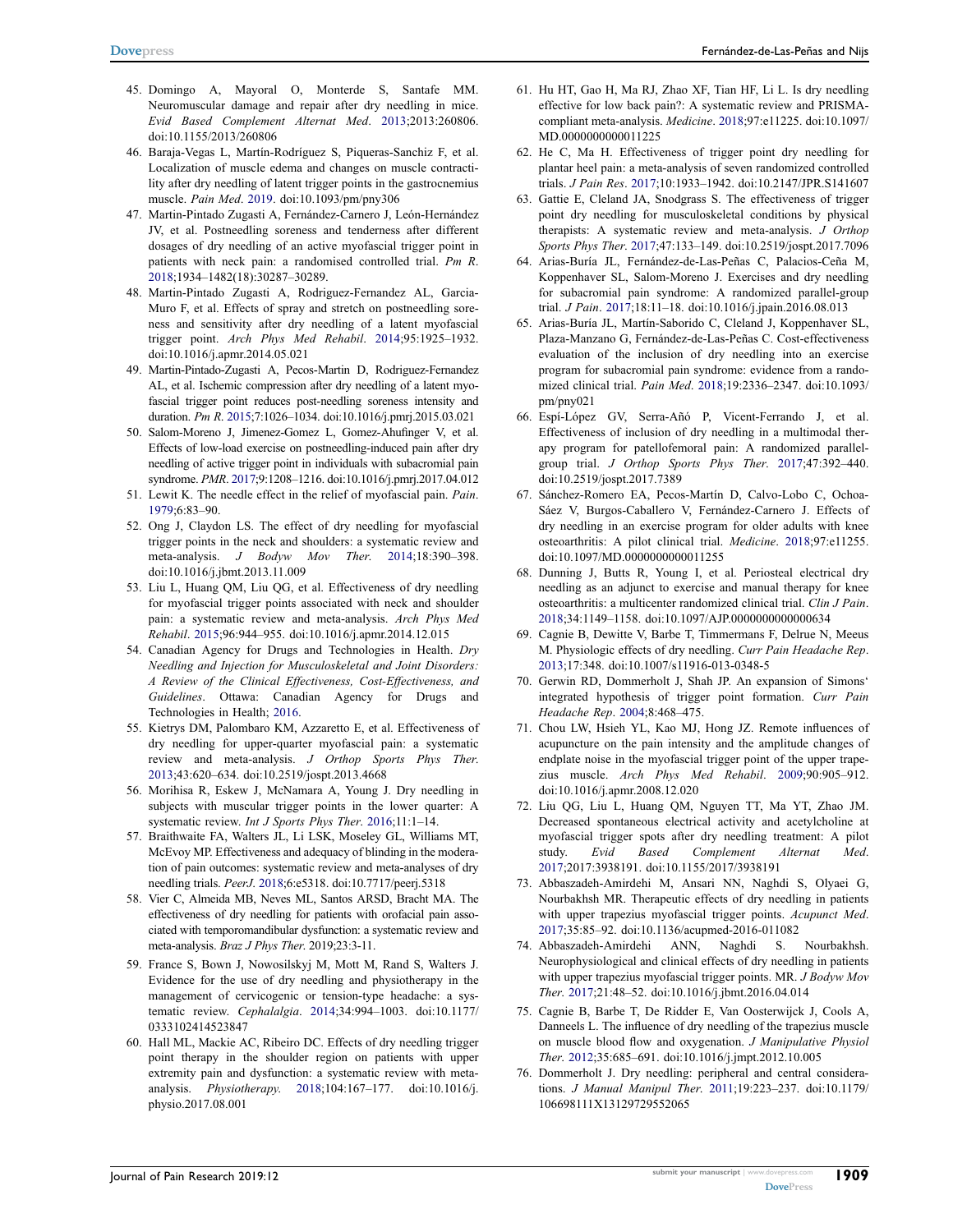- <span id="page-11-0"></span>77. Butts R, Dunning J, Perreault T, Mourad F, Grubb M. Peripheral and spinal mechanisms of pain and dry needling mediated analgesia: A clinical resource guide for health care professionals. Int J Phys Med Rehabil. [2016;](#page-5-0)4:2. doi:[10.4172/2329-9096.1000327](https://doi.org/10.4172/2329-9096.1000327)
- <span id="page-11-1"></span>78. Chou LW, Kao MJ, Lin JG. Probable mechanisms of needling therapies for myofascial pain control. Evid Based Complement Alternat Med. [2012](#page-5-1);2012:705327. doi:[10.1155/2012/705327](https://doi.org/10.1155/2012/705327)
- <span id="page-11-2"></span>79. Hsieh YL, Yang SA, Yang CC, Chou LW. Dry needling at myofascial trigger spots of rabbit skeletal muscles modulates the biochemicals associated with pain, inflammation, and hypoxia. Evid Based Complement Alternat Med. [2012](#page-5-2);2012:342165. doi:[10.1155/2012/342165](https://doi.org/10.1155/2012/342165)
- <span id="page-11-3"></span>80. Hsieh YL, Kao MJ, Kuan TS, Chen SM, Chen JT, Hong CZ. Dry needling to a key myofascial trigger point may reduce the irritability of satellite MTrPs. Am J Phys Med Rehabil. [2007](#page-5-3);86:397– 403. doi:[10.1097/PHM.0b013e31804a554d](https://doi.org/10.1097/PHM.0b013e31804a554d)
- <span id="page-11-4"></span>81. Tsai CT, Hsieh LF, Kuan TS, Kao MJ, Chou LW, Hong CZ. Remote effects of dry needling on the irritability of the myofascial trigger point in the upper trapezius muscle. Am J Phys Med Rehabil. [2010](#page-5-4);89:133–140. doi:[10.1097/PHM.0b013e3181a5b1bc](https://doi.org/10.1097/PHM.0b013e3181a5b1bc)
- <span id="page-11-5"></span>82. Hsieh YL, Chou LW, Joe YS, Hong CZ. Spinal cord mechanism involving the remote effects of dry needling on the irritability of myofascial trigger spots in rabbit skeletal muscle. Arch Phys Med Rehabil. [2011;](#page-5-4)92:1098–1105. doi:[10.1016/j.apmr.2010.11.018](https://doi.org/10.1016/j.apmr.2010.11.018)
- <span id="page-11-6"></span>83. Hsieh YL, Yang SA, Liu SY, Chou LW, Honc CZ. Remote dosedependent effects of dry needling at distant myofascial trigger spots of rabbit skeletal muscles on reduction of substance P levels of proximal muscle and spinal cords. Biomed Res Int. [2014](#page-5-5);2014:982121. doi:[10.1155/2014/982121](https://doi.org/10.1155/2014/982121)
- <span id="page-11-7"></span>84. Srbely JZ, Dickey JP, Lee D, Lowerison M. Dry needle stimulation of myofascial trigger points evokes segmental anti-nociceptive effects. J Rehabil Med. [2010](#page-5-6);42:463–468. doi:[10.2340/](https://doi.org/10.2340/16501977-0535) [16501977-0535](https://doi.org/10.2340/16501977-0535)
- <span id="page-11-8"></span>85. Audette JF, Wang F, Smith H. Bilateral activation of motor unit potentials with unilateral needle stimulation of active myofascial trigger points. Am J Phys Med Rehabil. [2004;](#page-5-7)83:368–374.
- <span id="page-11-9"></span>86. Chae Y, Chang DS, Lee SH, et al. Inserting needles into the body: a meta-analysis of brain activity associated with acupuncture needle stimulation. J Pain. [2013](#page-5-8);14:215–222. doi:[10.1016/j.](https://doi.org/10.1016/j.jpain.2012.11.011) [jpain.2012.11.011](https://doi.org/10.1016/j.jpain.2012.11.011)
- <span id="page-11-10"></span>87. Niddam DM, Chan RC, Lee SH, Yeh TC, Hsieh JC. Central modulation of pain evoked from myofascial trigger point. Clin J Pain. [2007](#page-5-9);23:440–448. doi:[10.1097/AJP.0b013e318058accb](https://doi.org/10.1097/AJP.0b013e318058accb)
- <span id="page-11-11"></span>88. Louw A, Zimney K, Puentedura EJ, Diener I. The efficacy of pain neuroscience education on musculoskeletal pain: a systematic review of the literature. Physiother Theory Pract. [2016](#page-5-10);32:332– 355. doi:[10.1080/09593985.2016.1194646](https://doi.org/10.1080/09593985.2016.1194646)
- <span id="page-11-12"></span>89. Geneen LJ, Moore RA, Clarke C, Martin D, Colvin LA, Smith BH. Physical activity and exercise for chronic pain in adults: an overview of cochrane reviews. Cochrane Database Syst Rev. [2017](#page-5-10);4:CD011279.
- <span id="page-11-13"></span>90. Brunner E, De Herdt A, Minguet P, Baldew SS, Probst M. Can cognitive behavioural therapy-based strategies be integrated into physiotherapy for the prevention of chronic low back pain? A systematic review. Dis Rehabil. [2013;](#page-5-11)35:1–10. doi:[10.3109/](https://doi.org/10.3109/09638288.2012.683848) [09638288.2012.683848](https://doi.org/10.3109/09638288.2012.683848)
- <span id="page-11-14"></span>91. Williams AC, Eccleston C, Morley S. Psychological therapies for the management of chronic pain (excluding headache) in adults. Cochrane Database Syst Rev. [2012](#page-5-11);11:CD007407.
- <span id="page-11-15"></span>92. Nijs J, Mairesse O, Neu D, et al. Sleep disturbances in chronic pain: neurobiology, assessment and treatment in physical therapist practice. Phys Ther. [2018;](#page-5-12)98:325–335. doi:[10.1093/ptj/pzy020](https://doi.org/10.1093/ptj/pzy020)
- <span id="page-11-16"></span>93. Lluch Girbes E, Meeus M, Baert I, Balancing NJ. "hands-on" with "hands-off" physical therapy interventions for the treatment of central sensitization pain in osteoarthritis. Man Ther. [2015](#page-5-13);20:349–352. doi:[10.1016/j.math.2014.07.017](https://doi.org/10.1016/j.math.2014.07.017)
- <span id="page-11-17"></span>94. Woolf CJ. Central sensitization: implications for the diagnosis and treatment of pain. Pain. [2011](#page-6-0);152:S2–15. doi:[10.1016/j.](https://doi.org/10.1016/j.pain.2010.09.030) [pain.2010.09.030](https://doi.org/10.1016/j.pain.2010.09.030)
- <span id="page-11-18"></span>95. Kosek E, Cohen M, Baron R, et al. Do we need a third mechanistic descriptor for chronic pain states? Pain. [2016;](#page-6-1)157:1382– 1386. doi:[10.1097/j.pain.0000000000000507](https://doi.org/10.1097/j.pain.0000000000000507)
- <span id="page-11-19"></span>96. Fernández-de-Las-Peñas C, Dommerholt J. Myofascial trigger points: peripheral or central phenomenon? Curr Rheumatol Rep. [2014](#page-6-2);16:395. doi:[10.1007/s11926-013-0395-2](https://doi.org/10.1007/s11926-013-0395-2)
- <span id="page-11-20"></span>97. Malfliet A, Kregel J, Coppieters I, et al. Effect of pain neuroscience education combined with cognition-targeted motor control training on chronic spinal pain: A randomized clinical trial. JAMA Neurol. [2018;](#page-6-3)75:808–817. doi:[10.1001/](https://doi.org/10.1001/jamaneurol.2018.0492) [jamaneurol.2018.0492](https://doi.org/10.1001/jamaneurol.2018.0492)
- <span id="page-11-21"></span>98. Fernández-de-Las Peñas C, Ortega-Santiago R, de la Llave-Rincón AI, et al. Manual physical therapy versus surgery for carpal tunnel syndrome: A randomized parallel-group trial. J Pain. [2015;](#page-6-4)16:1087–1094. doi:[10.1016/j.jpain.2015.07.012](https://doi.org/10.1016/j.jpain.2015.07.012)
- <span id="page-11-22"></span>99. Legrain V, Iannetti GD, Plaghki L, Mouraux A. The pain matrix reloaded: a salience detection system for the body. Prog Neurobiol. [2011;](#page-6-5)93:111–124. doi:[10.1016/j.pneurobio.2010.10.005](https://doi.org/10.1016/j.pneurobio.2010.10.005)
- <span id="page-11-23"></span>100. Bjorkedal E, Flaten MA. Expectations of increased and decreased pain explains the effect of conditioned pain modulation in females. J Pain Res. [2012;](#page-6-6)5:289–300. doi:[10.2147/JPR.S33559](https://doi.org/10.2147/JPR.S33559)
- <span id="page-11-24"></span>101. Louw A, Nijs J, Puentedura EJ. A clinical perspective on a pain neuroscience education approach to manual therapy. J Man Manip Ther. [2017;](#page-7-1)25:160–168. doi:[10.1080/10669817.2017.1323699](https://doi.org/10.1080/10669817.2017.1323699)
- <span id="page-11-25"></span>102. Téllez-García M, de-la- Llave-Rincón AI, Salom-Moreno J, Palacios-Ceña M, Ortega-Santiago R, Fernández-de-Las-Peñas C. Neuroscience education in addition to trigger point dry needling for the management of patients with mechanical chronic low back pain: a preliminary clinical trial. J Bodyw Mov Ther. [2015](#page-7-2);19:464–472. doi:[10.1016/j.jbmt.2014.11.012](https://doi.org/10.1016/j.jbmt.2014.11.012)
- <span id="page-11-26"></span>103. Wager TD, Rilling JK, Smith E, et al. Placebo-induced changes in FMRI in the anticipation and experience of pain. Science. [2004](#page-7-3);303:11621167. doi:[10.1126/science.1093065](https://doi.org/10.1126/science.1093065)
- <span id="page-11-27"></span>104. Moseley GL, Arntz A. The context of a noxious stimulus affects the pain it evokes. Pain. [2007;](#page-7-4)133:64–71. doi:[10.1016/j.](https://doi.org/10.1016/j.pain.2007.03.002) [pain.2007.03.002](https://doi.org/10.1016/j.pain.2007.03.002)
- <span id="page-11-28"></span>105. Legrain V, Crombez G, Verhoeven K, Mouraux A. The role of working memory in the attentional control of pain. Pain. [2011;](#page-7-5)152:453–459. doi:[10.1016/j.pain.2010.11.024](https://doi.org/10.1016/j.pain.2010.11.024)
- <span id="page-11-29"></span>106. Longo MR, Iannetti GD, Mancini F, Driver J, Haggard P. Linking pain and the body: neural correlates of visually induced analgesia. J Neurosci. [2012](#page-7-6);32:2601–2607. doi:[10.1523/JNEUROSCI.4031-](https://doi.org/10.1523/JNEUROSCI.4031-11.2012) [11.2012](https://doi.org/10.1523/JNEUROSCI.4031-11.2012)